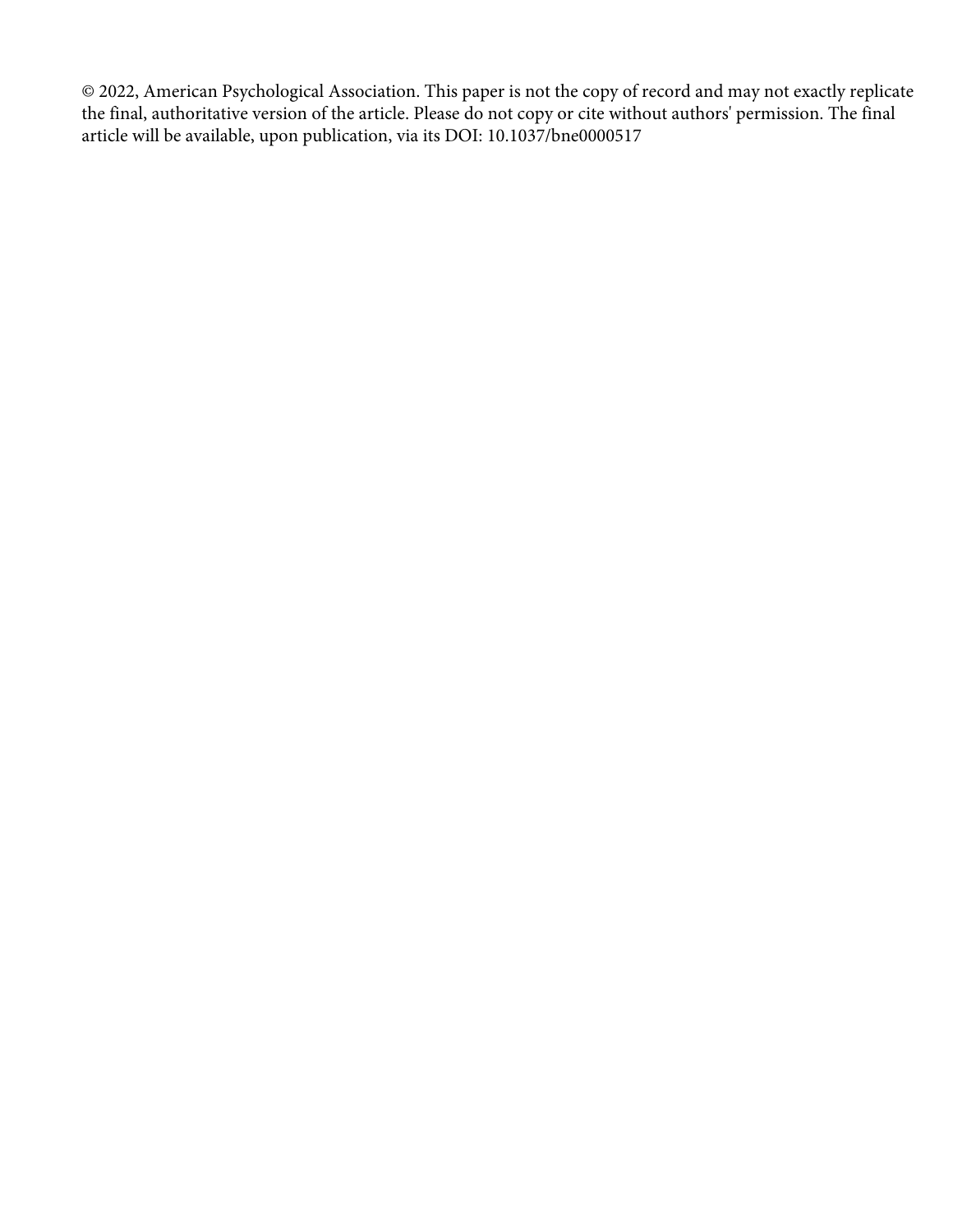# ARE OBSERVED EFFECTS OF MOVEMENT SIMULATED DURING MOTOR IMAGERY

# PERFORMANCE?

Jack P. Solomon, MSc<sup>1,2</sup>, Austin J. Hurst, MSc<sup>1,3</sup>, JungWoo Lee<sup>1,4</sup>, Shaun G. Boe, MPT, PhD<sup>1-5</sup>

<sup>1</sup> Laboratory for Brain Recovery and Function, Dalhousie University, Halifax, NS, Canada B3H4R1

<sup>2</sup> Department of Psychology and Neuroscience, Dalhousie University, Halifax Nova Scotia, Canada B3H4R2

<sup>3</sup> PhD Health Program, Faculty of Health, Dalhousie University, Halifax Nova Scotia, Canada B3H4R2

<sup>4</sup> School of Physiotherapy, Dalhousie University, Halifax, Nova Scotia, Canada B3H4R2 <sup>5</sup> School of Health and Human Performance, Dalhousie University, Halifax, Nova Scotia, Canada B3H4R2

# **Author Note:**

Jack Solomon: 0000-0001-9956-2916

Austin Hurst: 0000-0002-0219-4131

JungWoo Lee: 0000-0001-5044-5313

Shaun Boe: 0000-0001-7477-0049

We have no known conflicts of interest to disclose. All data, analysis code, and research

materials are available by emailing the corresponding author.

# **Address for Correspondence**

Dr. S.G Boe School of Physiotherapy, Dalhousie University Rm 407, 4th Floor Forrest Building 5869 University Avenue PO Box 15000 Halifax, Nova Scotia, Canada, B3H 4R2 Email: s.boe@dal.ca Tel.: +1-902-494-6360 Fax: +1-902-494-1941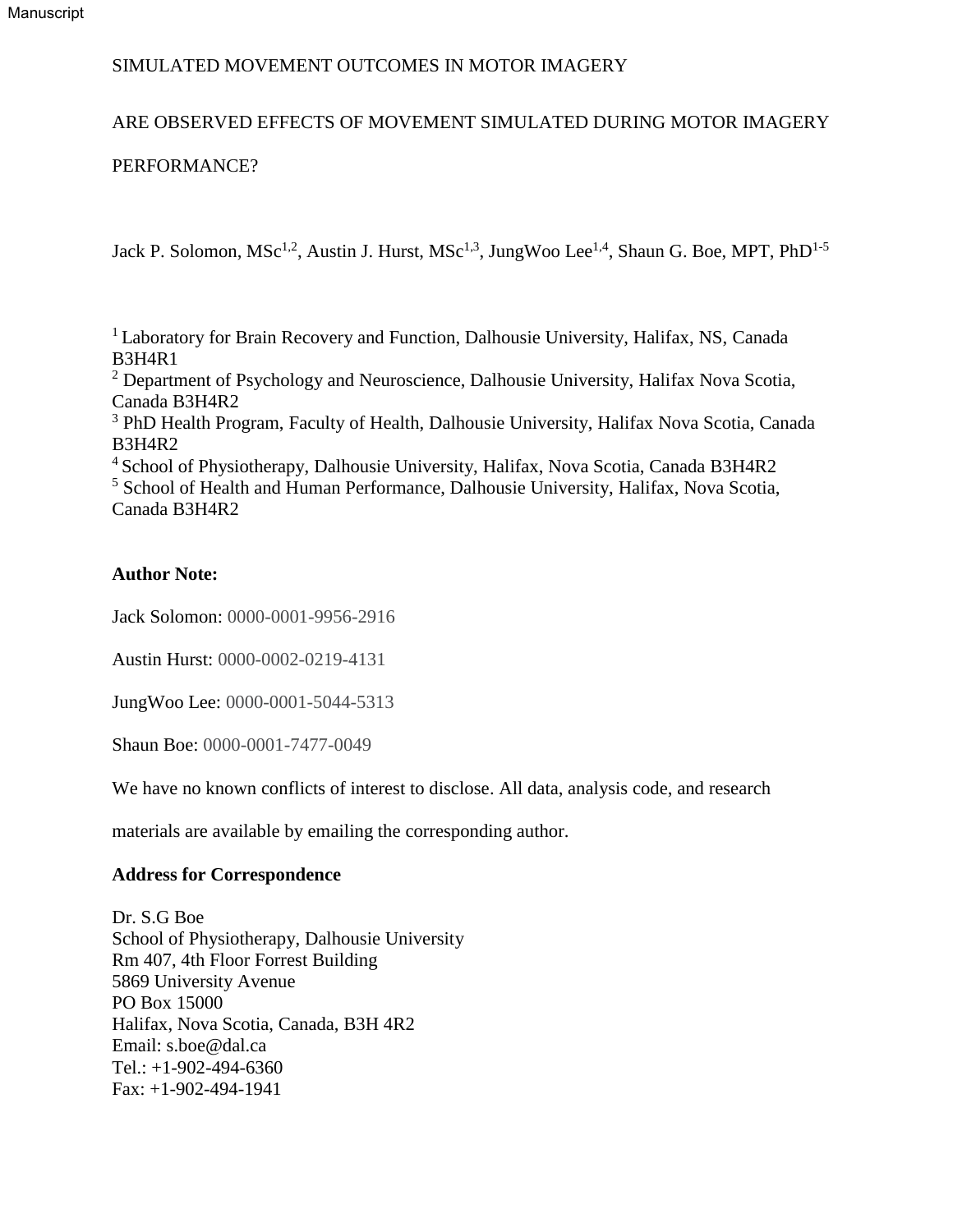# **ABSTRACT:**

Motor learning relies on adjusting performance of movements via error detection and correction. How motor learning proceeds via motor imagery, the imagination of movement, is not understood. Motor imagery-based learning is thought to rely on comparing the predicted effect of movement, resulting from the forward model, against its intended effect. Whether motor imagery-based learning uses the observed effect of movement, simulated in motor imagery, to make comparisons to the intended effect to permit error detection and correction, is an open question. To address this, transcranial magnetic stimulation was used to inhibit the left inferior parietal lobe (L\_IPL) after each trial of a task requiring participants to reproduce complex trajectories via motor imagery. From past work, we speculated the L\_IPL was a candidate for integrating simulated feedback about task performance (simulated observed effects), hypothesizing inhibition of the L\_IPL would impair learning, suggesting simulated observed effects of movement are used in motor imagery-based learning. Participants received stimulation to the L\_IPL or over the vertex of the head after each trial. Learning was defined as reduced error on a repeated trajectory in comparison to randomly generated trajectories. Regardless of group participants learned, a finding countering our hypothesis, suggesting i) observed effects of movement are not simulated in motor imagery; ii) the L IPL is not involved in integrating simulated observed effects of movement; or iii) the timing of the stimulation did not align with the speculated role of the L\_IPL. Results encourage further research probing simulated feedback in motor imagery and its neural correlates.

### **KEYWORDS:**

- Error
- Motor Imagery
- Motor Learning
- Movement
- Parietal Lobe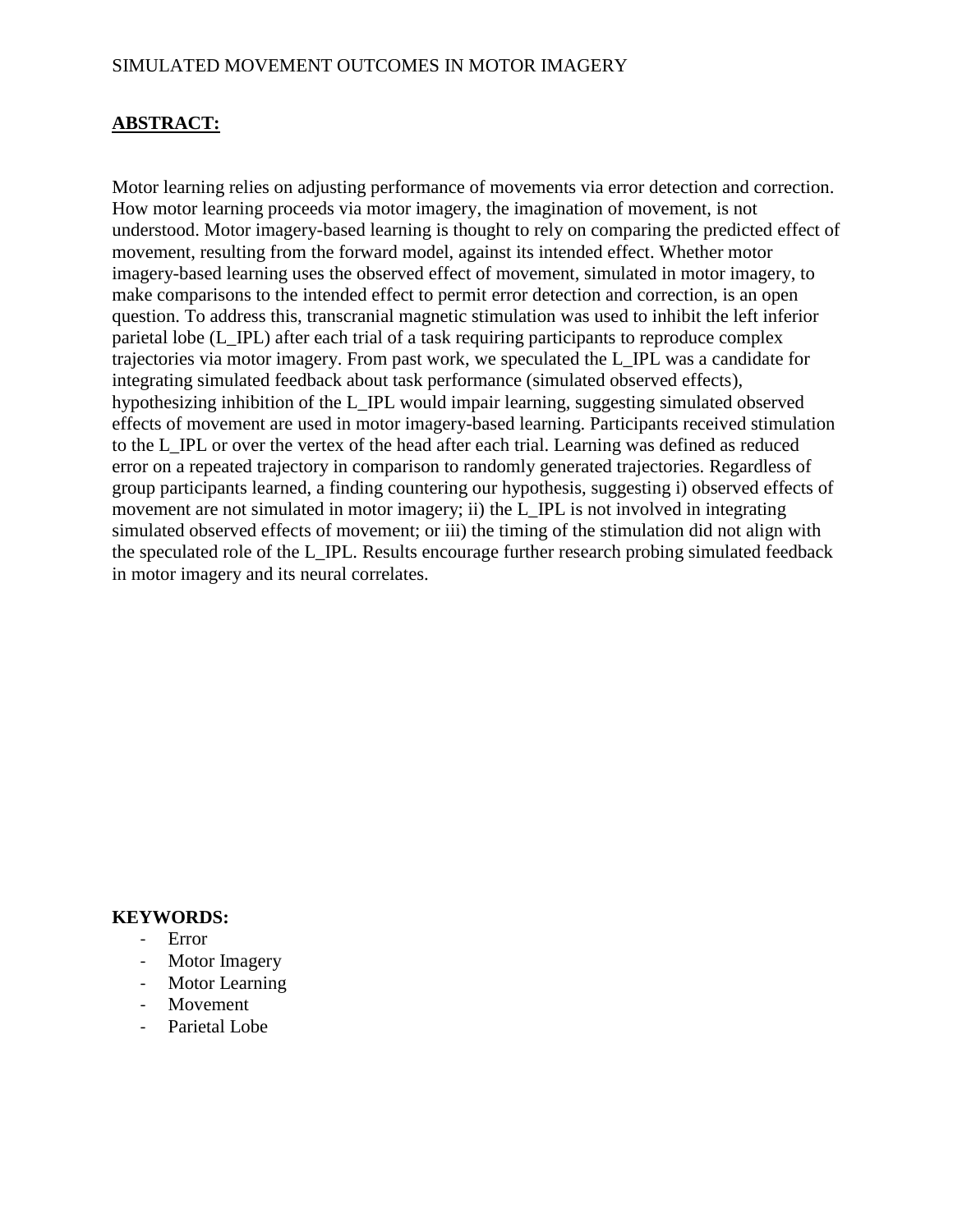### **INTRODUCTION:**

Acquisition of novel motor skills or improvement in performance of previously acquired skills occur via motor learning (Fitts & Posner, 1967; Newell, 1991). It is well accepted that motor learning proceeds through repeated execution of the motor skill to be acquired, with the identification and subsequent correction of errors ultimately resulting in better performance (Hardwick et al., 2013; Wolpert, 2014). This error detection/correction process is driven by neuroanatomical computations that minimizes the distance, error, between the state of the body and its environment (i.e., the observed effect of movement) and it's intended effect (i.e., the desired outcome of the movement; Blakemore et al., 2002; Dahm & Rieger, 2019b; Shadmehr et al., 2010; Shadmehr & Krakauer, 2008; Wolpert & Kawato, 1998). Figure 1A details a framework outlining these computations; an inverse model, the sensory to motor transformation that results in the motor command(s) necessary to achieve the intended effect, is first created (Blakemore et al., 2002; Dahm & Rieger, 2019b). Parallel to the motor command being sent to the effectors to execute the movement, a copy of the plan (i.e., the efference copy) is used by the forward model which outputs a prediction of the body's upcoming position (i.e., the predicted effect of movement) via a motor to sensory transformation (Wolpert & Flanagan, 2001). As the movement is executed the forward model integrates sensory information regarding the state of the body and its environment (i.e., observed effects) in real time, to update and adjust the forward model to minimize the difference (error) between the predicted effect (from the forward model) and the observed effect (Fig 1A, see circle 1; Shadmehr & Krakauer, 2008). Upon completion of the movement, the predicted and observed effect of movement are compared against the intended effect to identify and integrate adjustments to the motor command to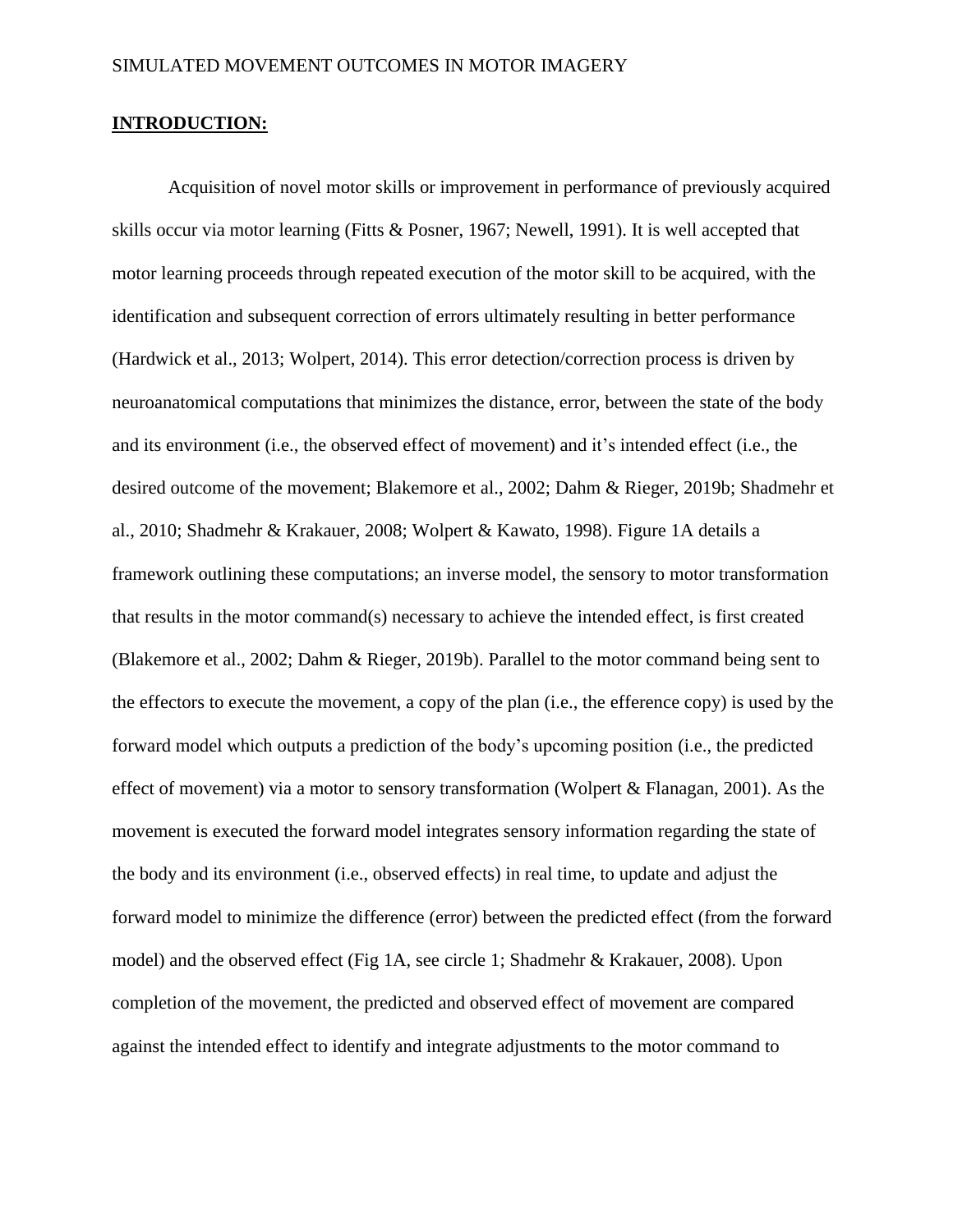improve performance on the subsequent trial (Fig 1A, see circles 2 and 3; Blakemore et al., 2002).



Figure 1. A) Framework for motor learning occurring via overt movement, adapted from Blakemore et al., 2002; briefly, as a motor command is sent to the effectors, the efference copy is used as input to a forward model. The forward model serves to predict the upcoming state of the effectors (predicted effect) and corrects for error (circle 1) by integrating observed effects from the movement. When the movement is completed, the observed and predicted effects of the movement (circles 2 and 3) are compared against the intended effect of movement to minimize the difference between them. B) A proposed framework for motor learning via motor imagery adapted from Dahm and Rieger, 2019; briefly, since movement is not executed in motor imagery, two of three processes used to identify error and correct movement are not utilized in motor imagery, represented by grey lines. Therefore, learning can only occur through comparison of predicted against intended effect (circle 2). C) Theorized changes to the Reiger and Dahm, 2019 model of motor learning in motor imagery to account for the errors in the predicted effects of movement (grey dashed lines). In this model observed effects are simulated via motor imagery performance alongside the predicted effects arising from the forward model enabling comparisons represented by circles 1 (predicted vs. observed effects) and 3 (observed vs. intended effects) to contribute to learning occurring via motor imagery.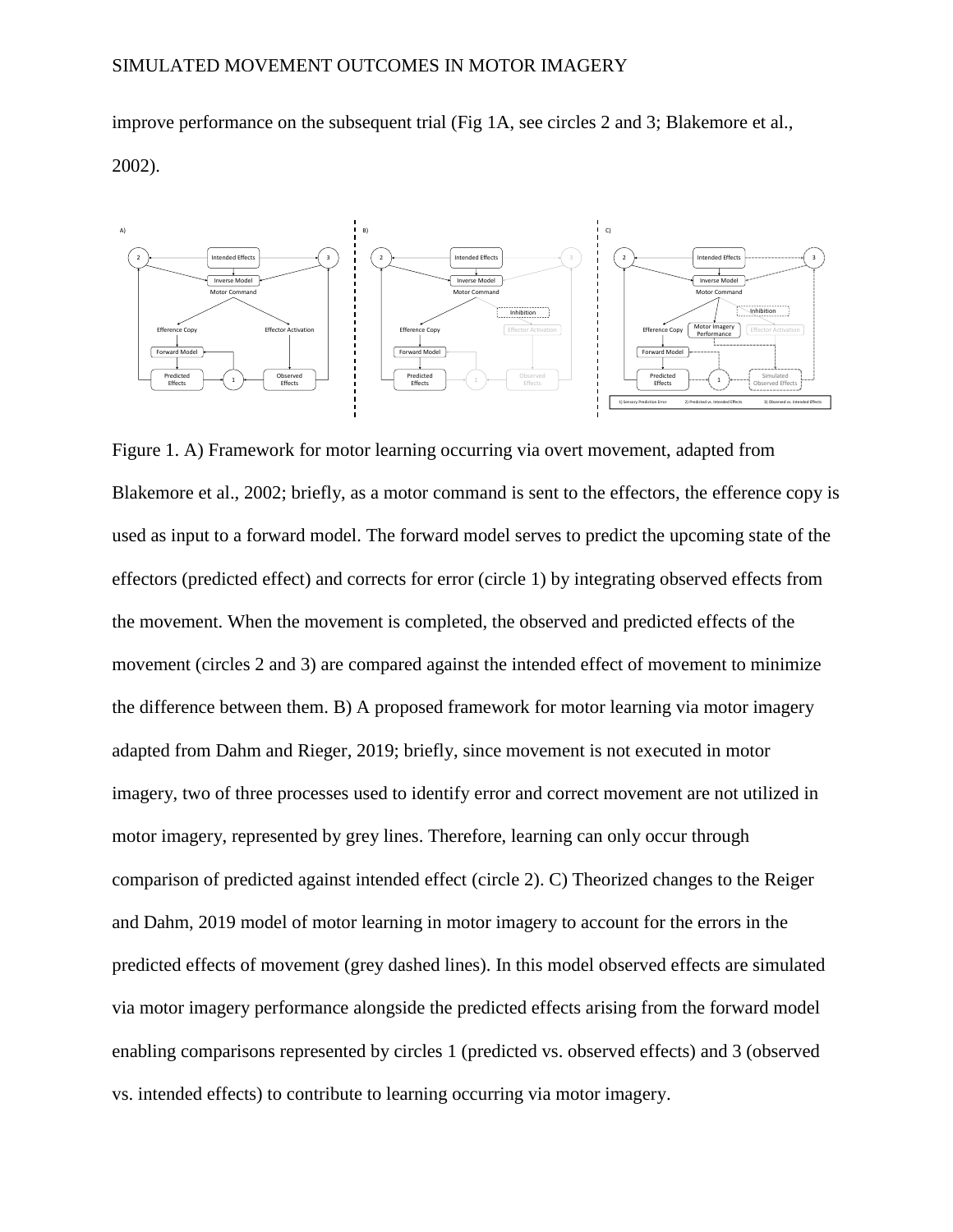Our understanding of motor learning as detailed above arises largely from the study of repeated practice occurring via overt movement. Like overt movement, practice via motor imagery has also been shown to drive motor learning, even independent of overt movement (Ingram et al., 2019; Kim et al., 2017; Ruffino et al., 2021). The basis for the effectiveness of motor imagery for motor learning is grounded in the motor simulation theory, which posits that motor imagery and overt movement are functionally equivalent, in that similar processes occur in the brain when engaging in a motor skill using either modality, with the major difference being that the movement is not actually executed in motor imagery (Jeannerod, 2001). Given that the movement is not actually executed in motor imagery, a paradox is created – if you learn a skill by identifying and correcting errors through the provision of feedback arising from the observed effect of movement (i.e., Fig 1A), how does motor imagery facilitate skill acquisition when the movement is not actually executed? Presumably, such a scenario creates a circumstance where the outcome of the movement is not known, and, as a result, the observed effect of movement cannot be used as feedback to adjust the forward model (Figure 1b; see circle 1). Nor could the observed effect of movement be used as a comparator to the intended effect (Figure 1b; see circle 3) to adjust the motor command for the subsequent trial.

In the scenario outlined above, the only avenue providing a means for error detection and correction would be to use the predicted outcome of movement, generated by the forward model, and compare it against the intended effect of movement (Figure 1B; see circle 2). For learning to occur in this scenario two assumptions need to be true: 1) there must be a mechanism in motor imagery to predict the effect of movement; and 2) this prediction must differ from the intended effect of the planned movement. These assumptions align with the emulation theory of motor imagery, which posits that motor imagery involves a simulation of the movement and its sensory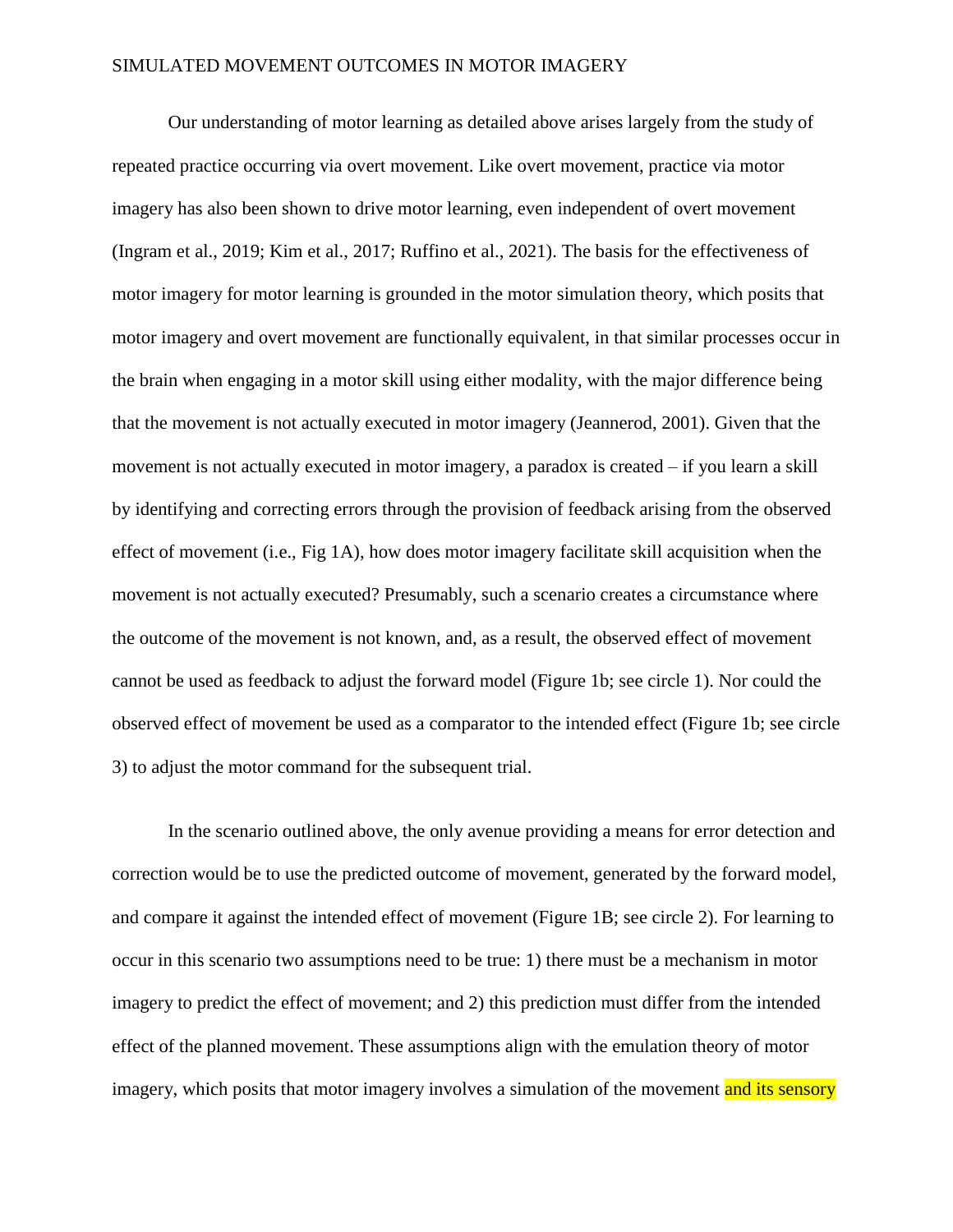consequences (Grush, 2004). Indeed, emulation theory provides a framework to understand how movement outcomes are predicted in motor imagery. In its simplest form, the emulator uses the efference copy to generate a simulation of the movement and its sensory consequences, akin to a forward model. Until recently however, evidence was lacking to support the notion of forward models in motor imagery. In their elegant study, Kilteni and colleagues provided evidence that forward models are used in motor imagery akin to overt movement (Kilteni et al., 2018). As noted by the authors, when performed via overt movement, the sensation associated with selftouch relative to touch by an external source is attenuated by the forward model's prediction of the tactile feedback (Blakemore et al., 2000). Based on this evidence, Kilteni and colleagues provided tactile feedback to participants as they imagined performance of a self-generated touch, with the tactile feedback serving as a substitute for the sensory input that would result from performing the task overtly. The authors demonstrated that both motor imagery and overt execution of the task resulted in attenuation of the perceived force. The attenuation of the perceived force from the self-generated touch results from the predicted effect of movement, meaning participants must utilize the forward model in both motor imagery and overt movement.

Arising from the finding that integration of forward models in MI is tenable is the question of whether the predicted effects of movement generated in the process of doing motor imagery are simply the motor to sensory transformation of the original motor command (and thus a replicate of the intended effect of movement) or if the predicted effects of movement deviate from this, i.e., do errors result from motor imagery. Results on a dart throwing task whereby participants were to imagine themselves "hitting the bulls-eye" revealed that self-report of the position of their dart on the board after motor imagery performance was inaccurate (Dahm & Rieger, 2019b). This finding demonstrated that motor imagery performance can result in a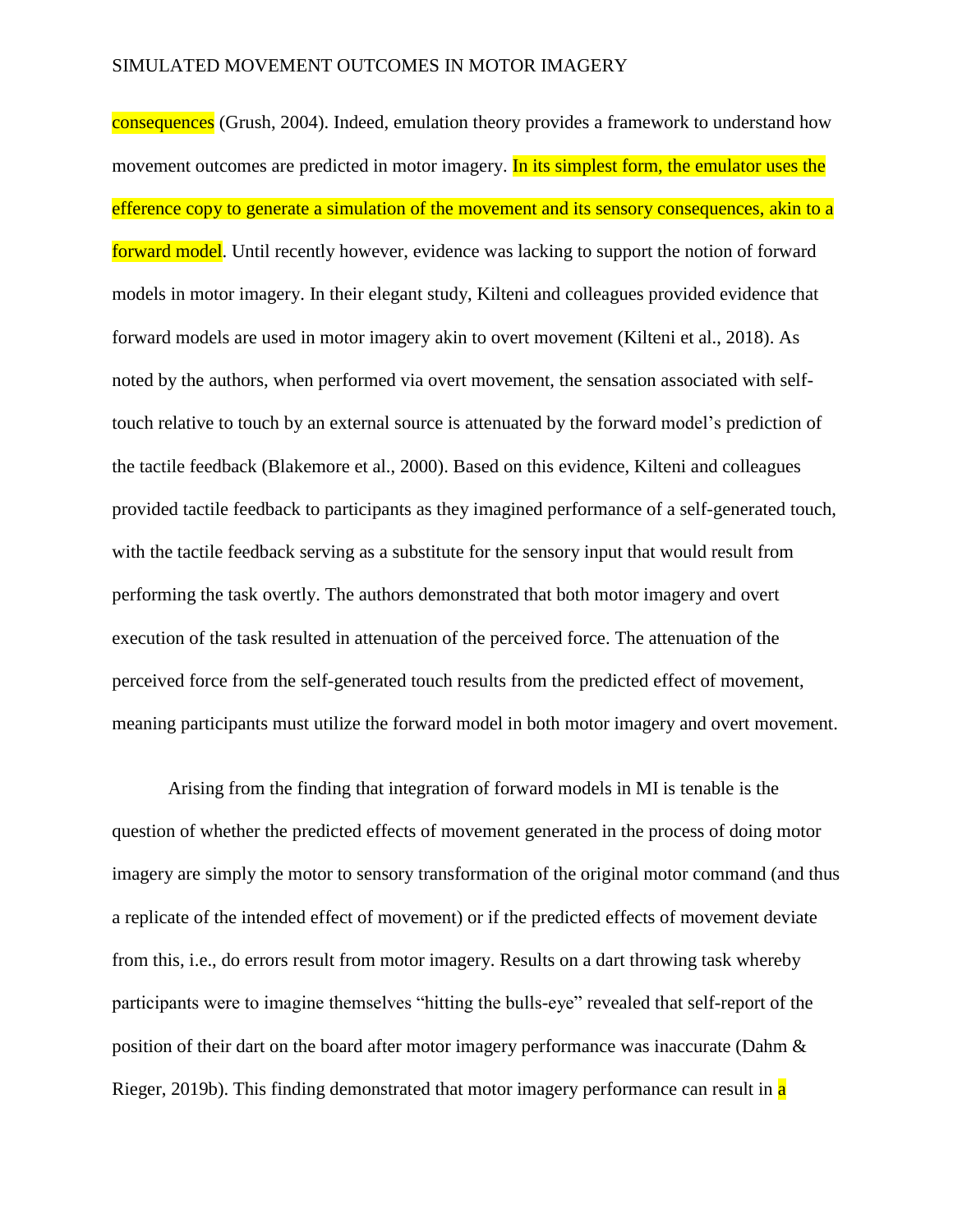subjectively experienced error, in line with past work, including that demonstrating the commission of errors in imagined typing (Dahm & Rieger, 2019a). Additionally, the degree of reported error on the task when performed via motor imagery was correlated with error produced in overt execution and was additionally modulated by experience with the task (Dahm & Rieger, 2019b). During performance of a complex motor task, a similar finding was obtained, whereby increasing stimulus complexity and animation velocity negatively impacted both accuracy and self-reported accuracy in the overt execution condition. Likewise, in the motor imagery condition increasing stimulus complexity and animation velocity negatively impacted self-reported accuracy (Ingram, 2021). The observation that motor imagery performance can result in error and that this error is similarly modulated by factors known to affect overt movement supports the theory that movement is simulated in imagery rather than imagery being a predetermined cognitive representation of one's knowledge of the skill and its consequences(Grush, 2004; Pylyshyn, 2002). Additionally, the presence of errors resulting from motor imagery gives rise to the possibility that motor imagery leverages the comparison of the predicted and intended effects of movement to adapt behaviour on subsequent trials to drive motor learning (Figure 1b, see circle 2; Dahm & Rieger, 2019b). However, this finding and the related theory raise an interesting question as to how performance of a movement via motor imagery produces an error.

If one assumes the model outlined in Figure 1B to be correct, the imagination of movement is simply a forward model that does not benefit from the integration of sensory information as the 'movement' progresses, as there would be no observed effect of the movement, as theorized by Dahm and Rieger (Dahm & Rieger, 2019b). In this model, the predicted effect of movement resulting from the forward model would simply be the motor to sensory transformation of the efference copy. As the 'movement' progresses, subsequent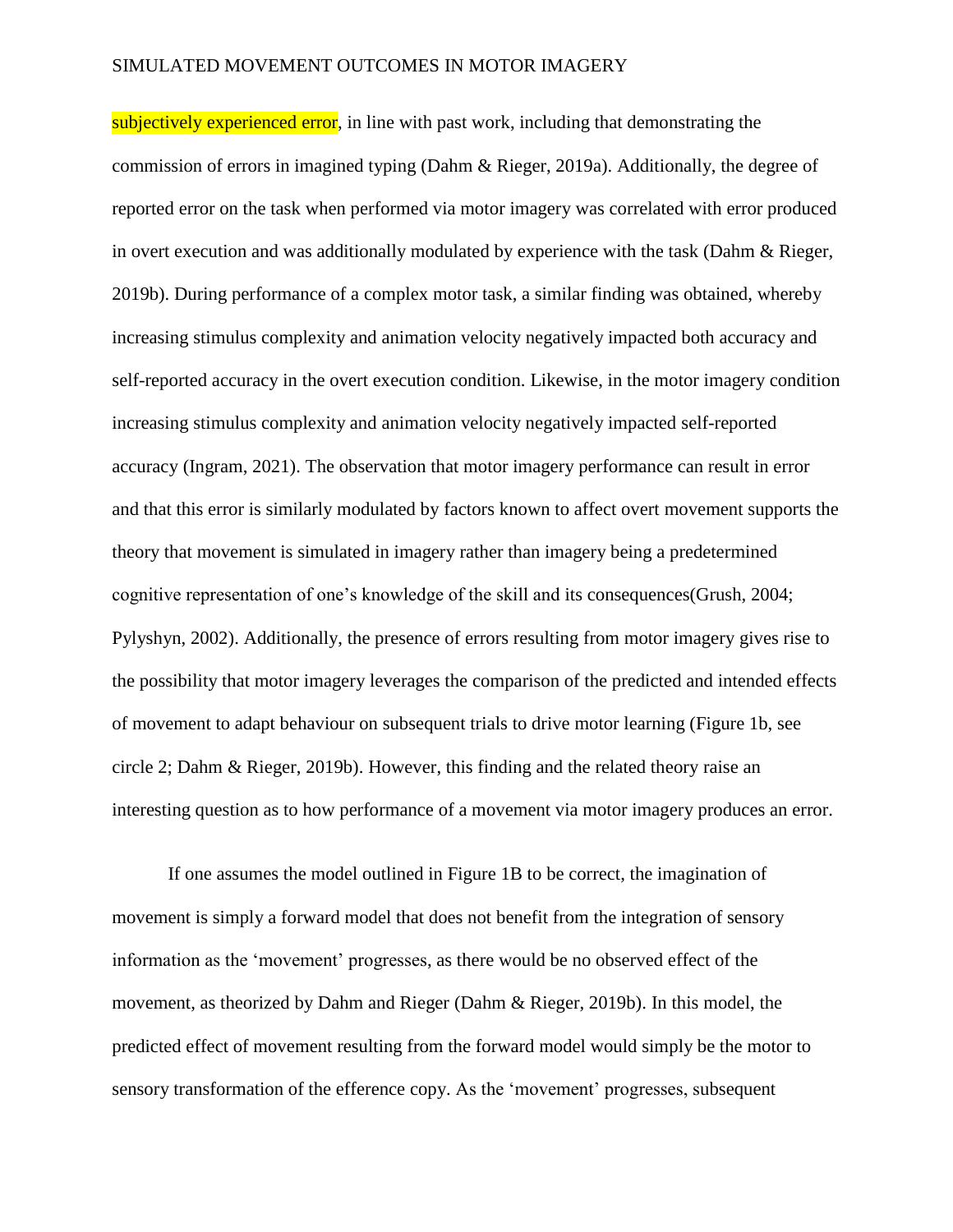comparison of the predicted and intended effect of movement would yield no adaptation over time as the two signals would contain similar information. As evidence indicates motor imagery can drive motor learning, it is more likely that forward models in motor imagery lack precision and thus do not accurately represent the motor commands required to achieve the intended effect, and thus the error arising from the comparison of the predicted to intended effect allows learning to proceed (Figure 1b, circle 3; Dahm & Rieger, 2019b).

While the imprecision of the forward model is a possible explanation of error resulting from motor imagery performance, it ignores the possibility that the observed effects of movement are simulated in the process of imagining a movement (Figure 1c; Grush, 2004; Shadmehr & Krakauer, 2008; Wolpert et al., 2011). According to emulation theory, motor imagery can be represented by a simulation of both the predicted effects of movement as well as the observed effects (Grush, 2004). Should emulation theory be true, the observed effects of movement, simulated in motor imagery, would provide the required input for updating the predicted effects of movement and a comparison against the intended effect of the movement (Figure 1c; see circles 1 and 3 respectively). Here we make a preliminary attempt at testing the theory that the observed effect of movement, simulated in motor imagery, is used in the process of acquiring a novel motor skill.

One approach to testing the plausibility of this theory is to interrupt activity of the brain region thought to be responsible for simulating observed effects in motor imagery (Figure 1c). In overt movement, the process of updating a forward model is attributed predominantly to three regions of the brain: the primary motor cortex, the parietal lobe, and the cerebellum (Desmurget et al., 1999; Popa & Ebner, 2019; Schieber & Poliakov, 1997; Shadmehr & Krakauer, 2008). The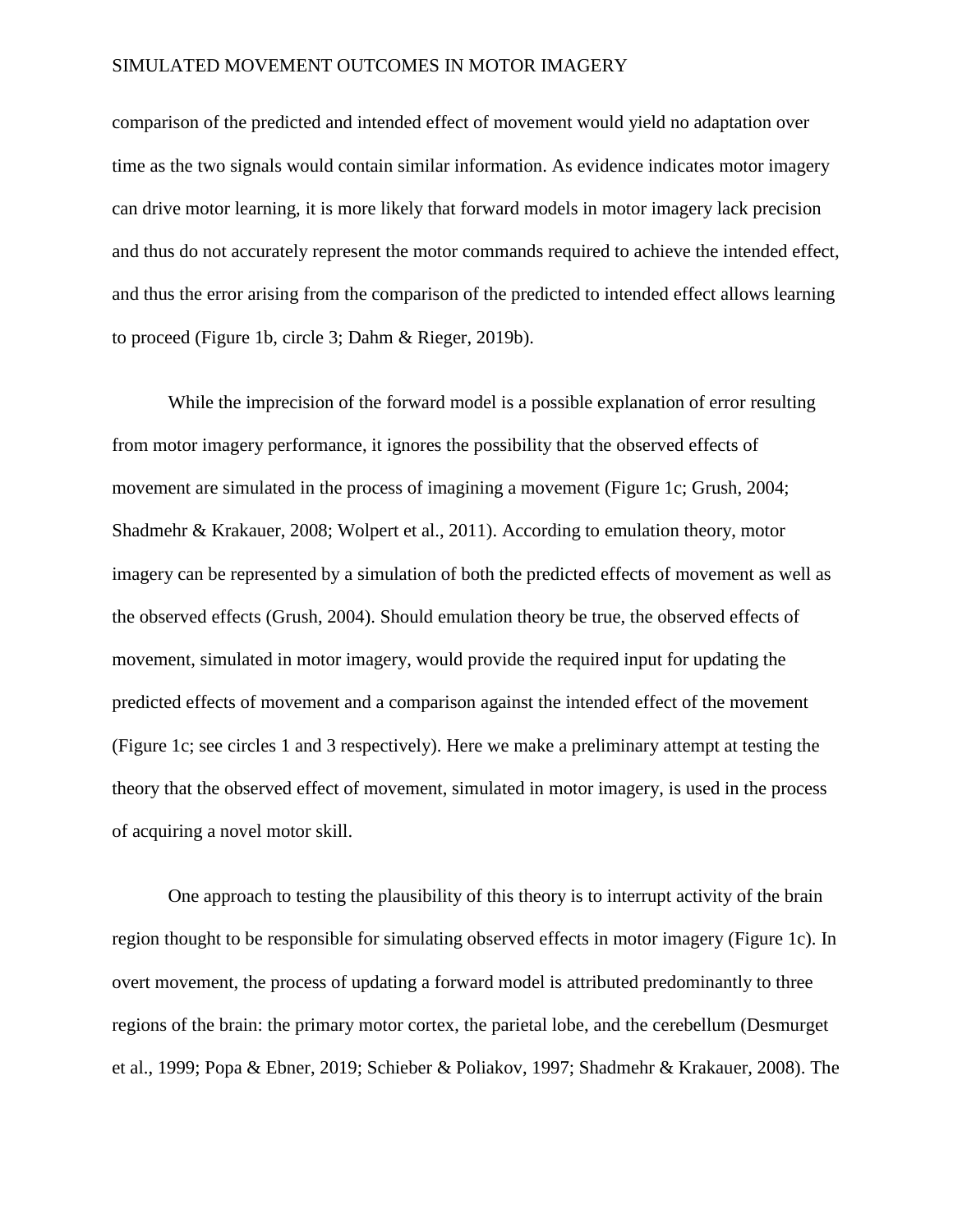primary motor cortex is largely responsible for executing the motor command which gives rise to the efference copy that is used to generate a forward model (Kilteni et al., 2020; Wolpert & Ghahramani, 2000). The parietal lobe integrates the state of the body with sensory information about the surrounding environment and the goal of the movement which is relayed to the cerebellum (Andersen & Buneo, 2002; Block et al., 2013; Caspers et al., 2010; Fogassi & Luppino, 2005; Miall, 2003; Mutha et al., 2011; O'Shea & Moran, 2017). This sensory information is used to form state estimations or representations of the consequences of movement that can then be used to modulate an upcoming or ongoing motor plan realized by reciprocal cerebro-cerebellar connections or a recently identified sensory-parietal-motor loop (Blakemore & Sirigu, 2003; Medendorp & Heed, 2019; Pilacinski et al., 2018; Richard et al., 2021). The cerebellum is thought to be responsible for housing and updating the forward model (Miall et al., 1993; Miall  $& W\text{olpert}, 1996$ ). Based on the role of the parietal lobe in integrating proprioceptive and environmental information for movement, its consistent activation during the performance of movement via motor imagery and the inability of patients to perform motor imagery when the parietal lobes are damaged, we theorized that the parietal lobe was a likely candidate brain region that contributes to or is the source of the simulated observed effects of movement in motor imagery (Figure 1c; Burianová et al., 2013; Hardwick et al., 2018; Hétu et al., 2013; McInnes et al., 2016; Sirigu et al., 1996). In addition to the above, past work has demonstrated that inhibitory brain stimulation delivered to the left inferior parietal lobe (L\_IPL) prior to practice occurring via motor imagery abolishes motor imagery-based learning, demonstrating the region's importance to skill acquisition via motor imagery (Kraeutner et al., 2016). However, given that the inhibitory stimulation was delivered prior to the motor imagerybased practice and its inhibitory effect persisted throughout the experiment, it was not possible to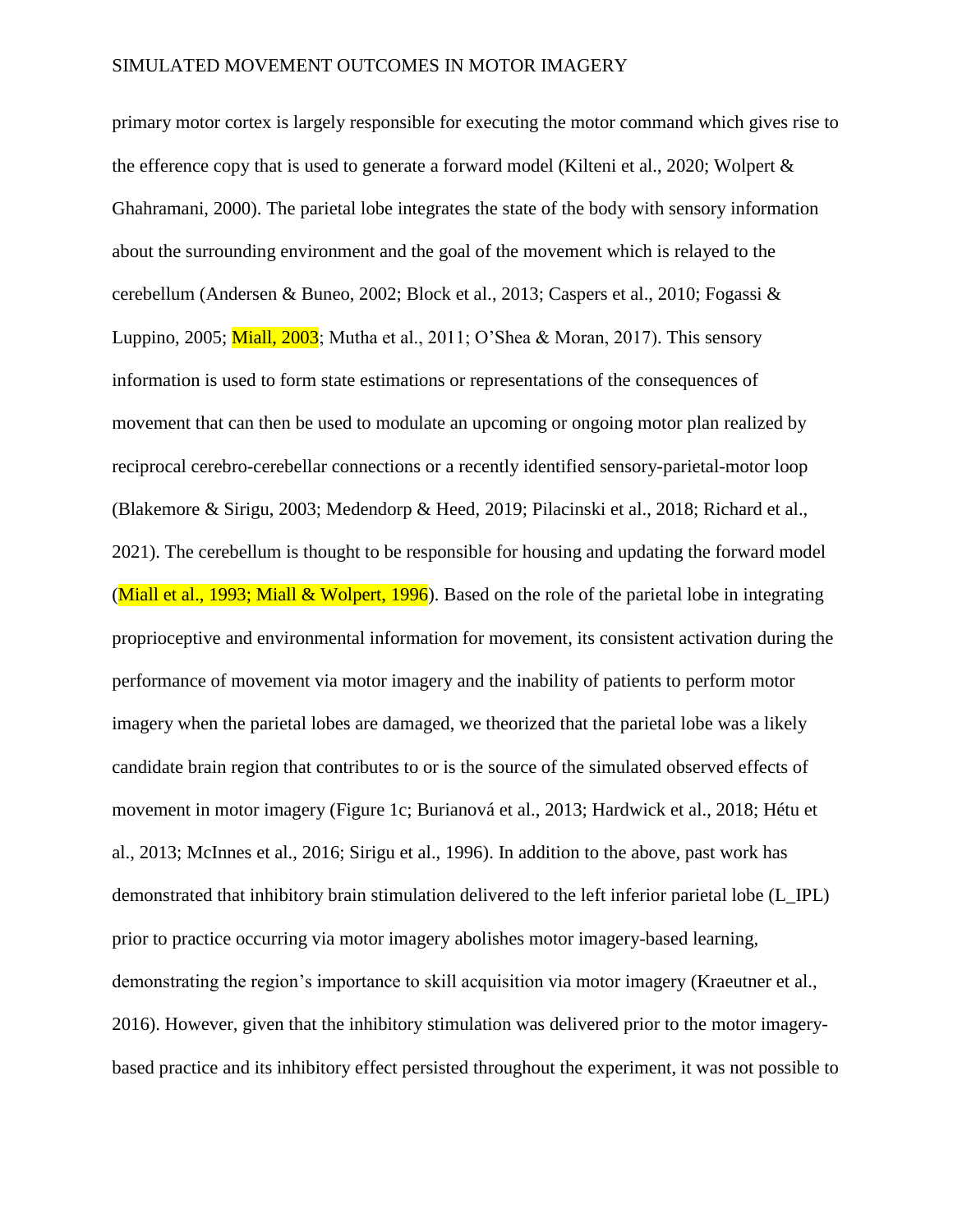identify the L\_IPL's potential role in the process of motor imagery-based motor learning (Figure 1c). Said another way, this finding only highlights that the L\_IPL is important to motor imagerybased learning but does not permit insight into its possible role in integrating simulated movement outcomes during motor imagery performance. To gain insight into the role of the L\_IPL in motor imagery-based motor learning, single pulse TMS applied at an appropriate time could be used to selectively interfere with the function of the area.

Given the need for greater temporal specificity in the inhibition of the L\_IPL, here we used single-pulse transcranial magnetic stimulation (TMS) delivered shortly after each trial of task practice via motor imagery to transiently inhibit the L\_IPL. This paradigm specifically probes the L\_IPL's involvement in providing the simulation of the observed effects of the movement during motor imagery as a metric for comparison against the intended effect of movement (Figure 1c; see circle 3). In the first of two sessions, participants engaged in the execution of kinematic trajectories of varying complexity via motor imagery for four blocks of 20 trials followed by a single block of 20 trials that were performed overtly to assess performance. The second session comprised a retention test that was identical to the final block of session one. Participants were randomly assigned to one of two groups who received either non-invasive inhibitory TMS to the L\_IPL ('stim') or over the vertex of the head ('sham') 100ms after each trial. This approach has been shown to transiently alter neural processing in the region receiving the stimulation, and thus for the current experimental paradigm, the stimulation would interfere with the integration of the simulated observed effects required to draw a comparison against the intended effect of movement, contributing to motor learning (Figure 1c; see circle 3; Prime et al., 2008). Specifically, we hypothesized that inhibitory single pulse TMS to the L\_IPL would impair learning relative to the group receiving stimulation over the vertex of the head.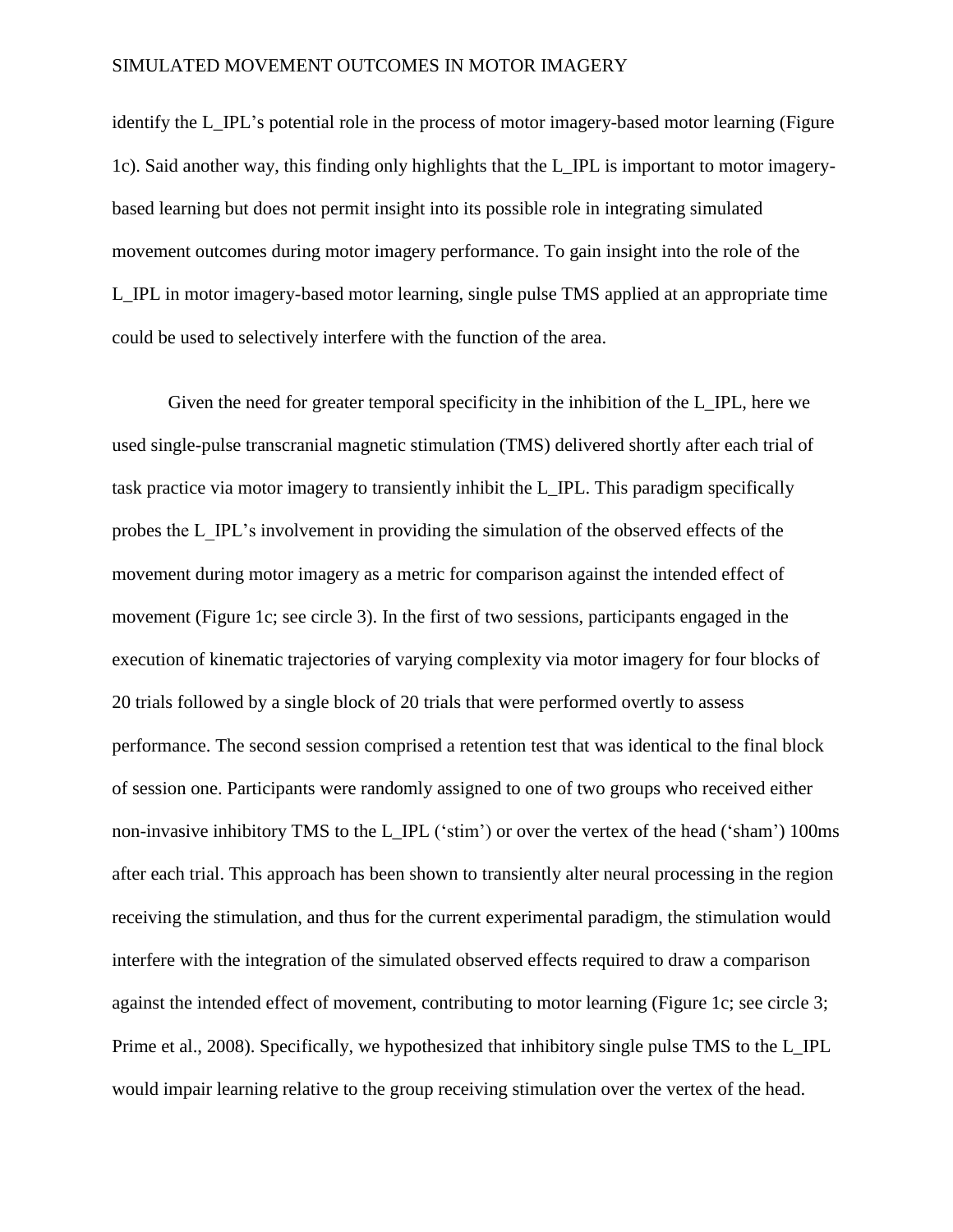#### **METHODOLOGY:**

Participants. Forty-three participants with normal or corrected to normal hearing and vision, no history of neurological injury, and who reported no contraindications to TMS were recruited for the study. Of the 43 participants recruited, one withdrew from the study during the first session and 8 were lost to technical errors leaving a final sample of 35 participants. Participants were aged  $22.4 \pm 3.5$  (mean $\pm$ S.D.) years with 22 identifying as female and 13 as male. Handedness was determined via the Edinburgh Handedness Inventory (Oldfield, 1971) and ability to perform motor imagery assessed using the Kinesthetic and Visual Imagery Questionnaire (KVIQ; Malouin et al., 2007). Most participants were right hand dominant (n=30) with the remaining left hand dominant  $(n=4)$  or ambidextrous  $(n=1)$ . Participants were randomly assigned to one of two groups: 'sham' or 'stim' (see Transcranial Magnetic Stimulation below). The stim (n=17) and sham  $(n=18)$  groups were balanced across sex (11 and 6; 11 and 7 for female and male for the stim and sham groups respectively) age  $(22.5 \pm 3.1$  and  $22.2 \pm 3.9$  years for the stim and sham groups respectively) and imagery ability in the kinesthetic domain (KVIQ kinesthetic scores:  $20.8 \pm 3.4$  and  $21.5 \pm 3.1$  for the stim and sham groups respectfully). Each participant provided written informed consent and were oriented to the task by the investigator. Ethical approval was obtained from the Dalhousie University health sciences research ethics board.

Task Description. We used a motor task that required repeated execution of kinematic trajectories of varying complexity, for which learning has been previously demonstrated using both overt movement and motor imagery (Ingram et al., 2019);

[https://github.com/LBRF/TraceLab\)](https://github.com/LBRF/TraceLab). Trials consisted of animation of a complex trajectory on a touchscreen followed by the participants response. Stimuli consisted of either randomly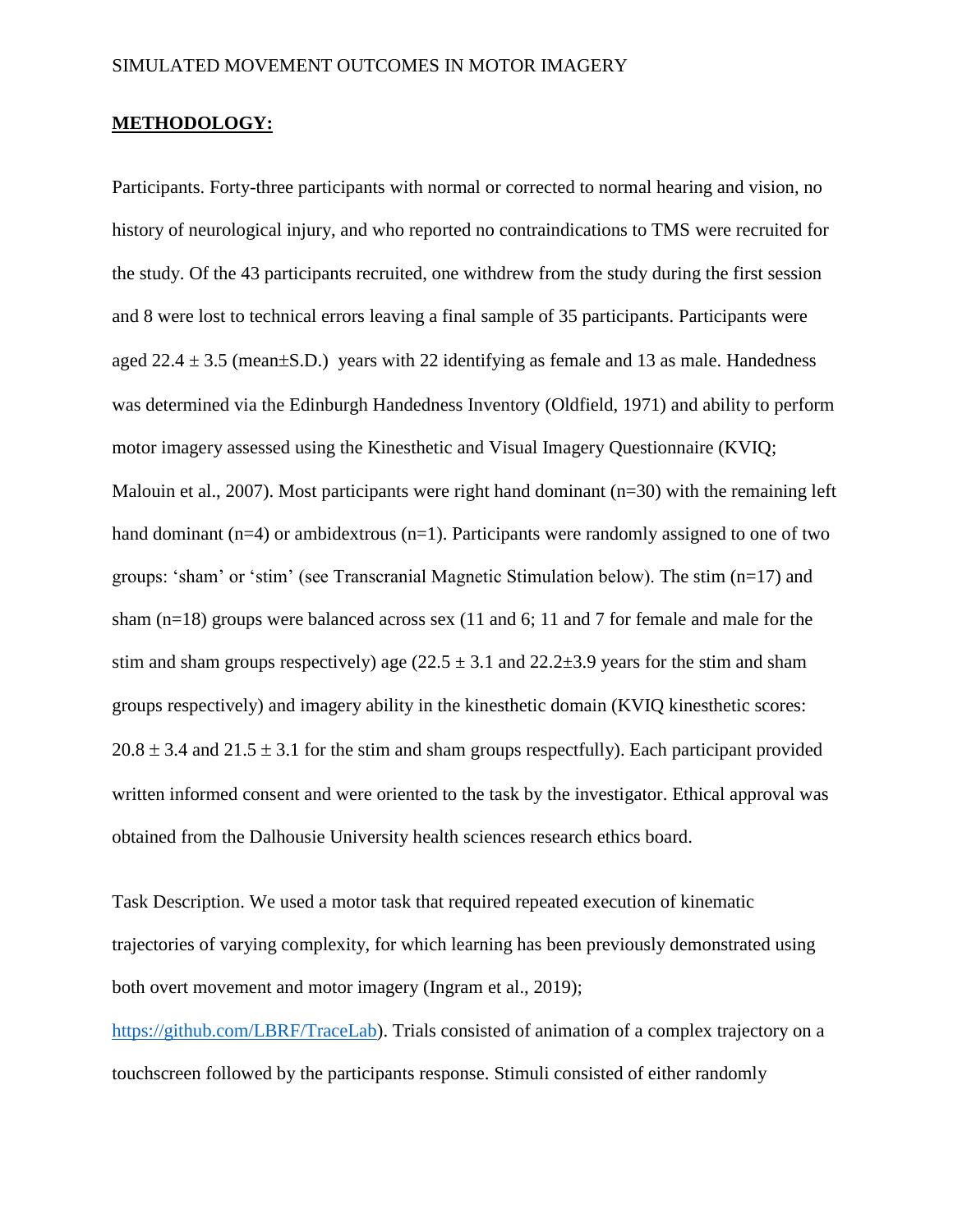generated trajectories or a repeated trajectory, the latter which was to be learned. Learning is determined by comparing the magnitude of error on repeated relative to random trajectories. For the present study, the original paradigm was reduced in total trial number from 500 to 120 and compressed into two study sessions (training/testing in session one and a retention test in session two; Figure 2). Given this change, we confirmed via pilot testing participants ability to learn the repeated trajectory in a single session. To accommodate the delivery of TMS, the original code was modified to integrate control of the TMS system using the MagPy package in Python (McNair, 2017). A complete description of the task is reported in Ingram et. al. 2019. Briefly, participants were seated upright with their chin positioned in a chin rest to both minimize muscle fatigue and head movement during task performance and to facilitate accurate localization of the TMS. A 24" touch screen monitor with 1080p resolution and 60Hz refresh rate (Planar Helium PCT2485) was located approximately 12" in front of the participant, lying flat on a table. This orientation of the touchscreen allowed for unobstructed viewing and for the participant to comfortably reach the screen (Figure 3).

Trial Description. Stimuli were animated trajectories that consisted of 5 connected Bezier curves. Trajectories started at the midline of the lower half of the touchscreen, with animation proceeding in a clockwise direction where Bezier curves connected 4 control points (one in each quadrant of the screen) before returning to the start point. As above, stimuli consisted of random trajectories that were generated at the beginning of each trial and a repeated trajectory that was generated at the outset of the first study session and remained consistent for each participant throughout. Trajectory complexity, measured as the sum of the interior turn angles, inherently varies as a function of the random trajectory generation, indicating that random shapes would not likely be equally as complex as the repeated trajectory. To ensure the random and repeated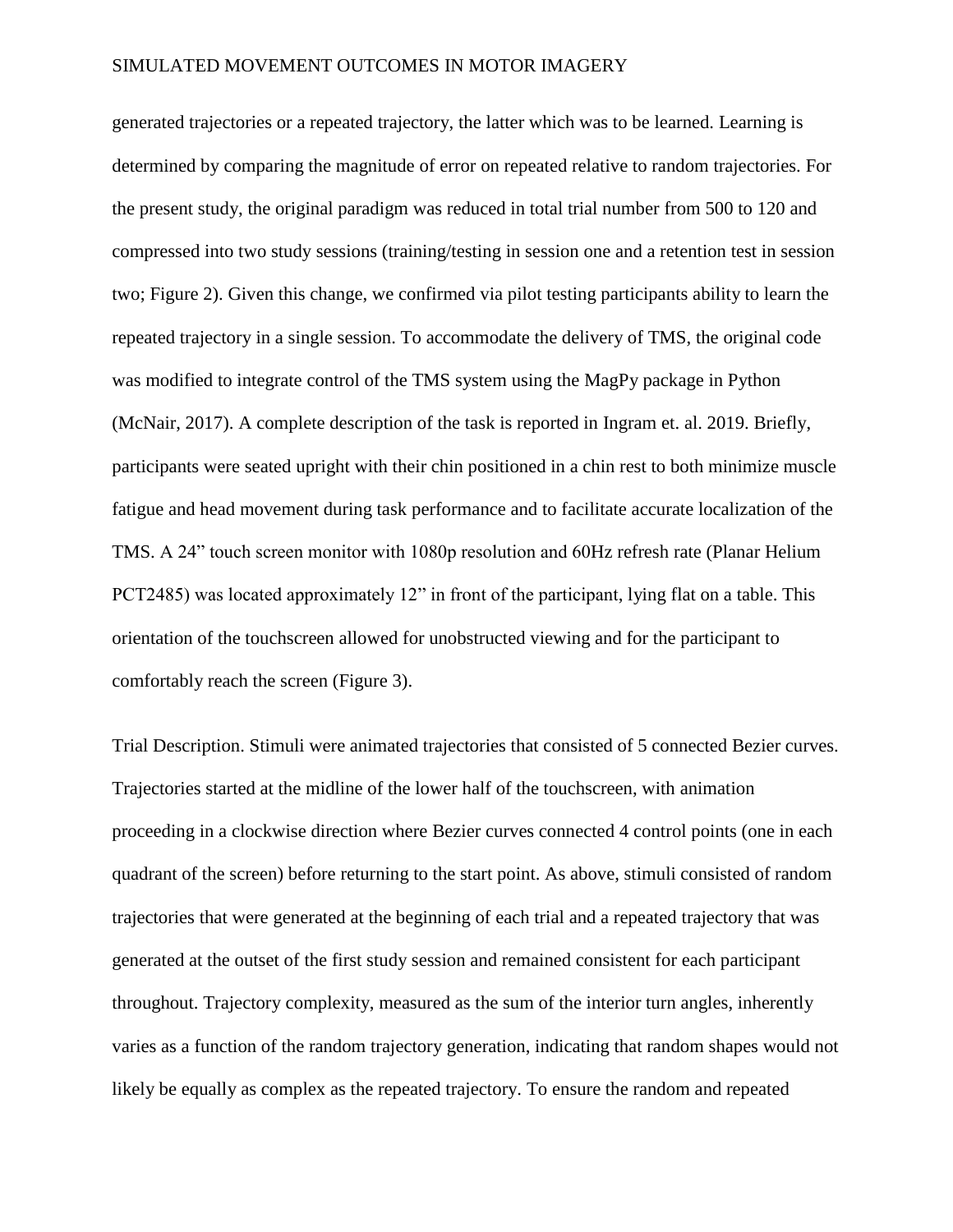trajectories were of similar difficulty, the repeated trajectory used in this experiment was chosen from the set of repeated trajectories utilized in Ingram et al. 2019, which were selected based on their similarity to the mean complexity of random trajectories generated in this paradigm. Stimuli were presented at a 1:1 (random to repeated) ratio and trials were animated at 5 different durations (500, 1000, 1500, 2000, and 2500ms) such that there was equal exposure across stimulus type and animation durations. In session one, participants performed 5 blocks of 20 trials, with each block equally divided between random trajectories and the repeated trajectory pseudo randomly presented at each animation duration, resulting in the presentation of 50 trials each of random and the repeated trajectory distributed evenly across animation durations. In session two, participants performed one block of 20 trials equally divided between random and the repeated trajectory distributed evenly across animation durations (Figure 1a).

Participant responses were made using either imagined or overt movement: in session one, blocks 1-4 were considered training blocks during which participants responded using motor imagery, while block 5 was considered a testing block, requiring participants to respond using overt movement to allow performance to be assessed. In session two, participants responded using overt movement exclusively. Regardless of response modality, a trial began with the participant lifting their index finger from a position in the lower right corner of the touchscreen, at which point the participant observed a white dot animating the stimulus (i.e., the trajectory) beginning at the start point. After the presentation of the stimulus, a red circle appeared at the start / end point of the trajectory. For motor imagery trials, the participant placed their index finger on the red circle, at which point it turned green, prompting the participant to imagine themselves performing the movement (i.e., completing the trajectory). When they had completed the imagination of the movement, participants lifted their finger off the screen, ending the trial. If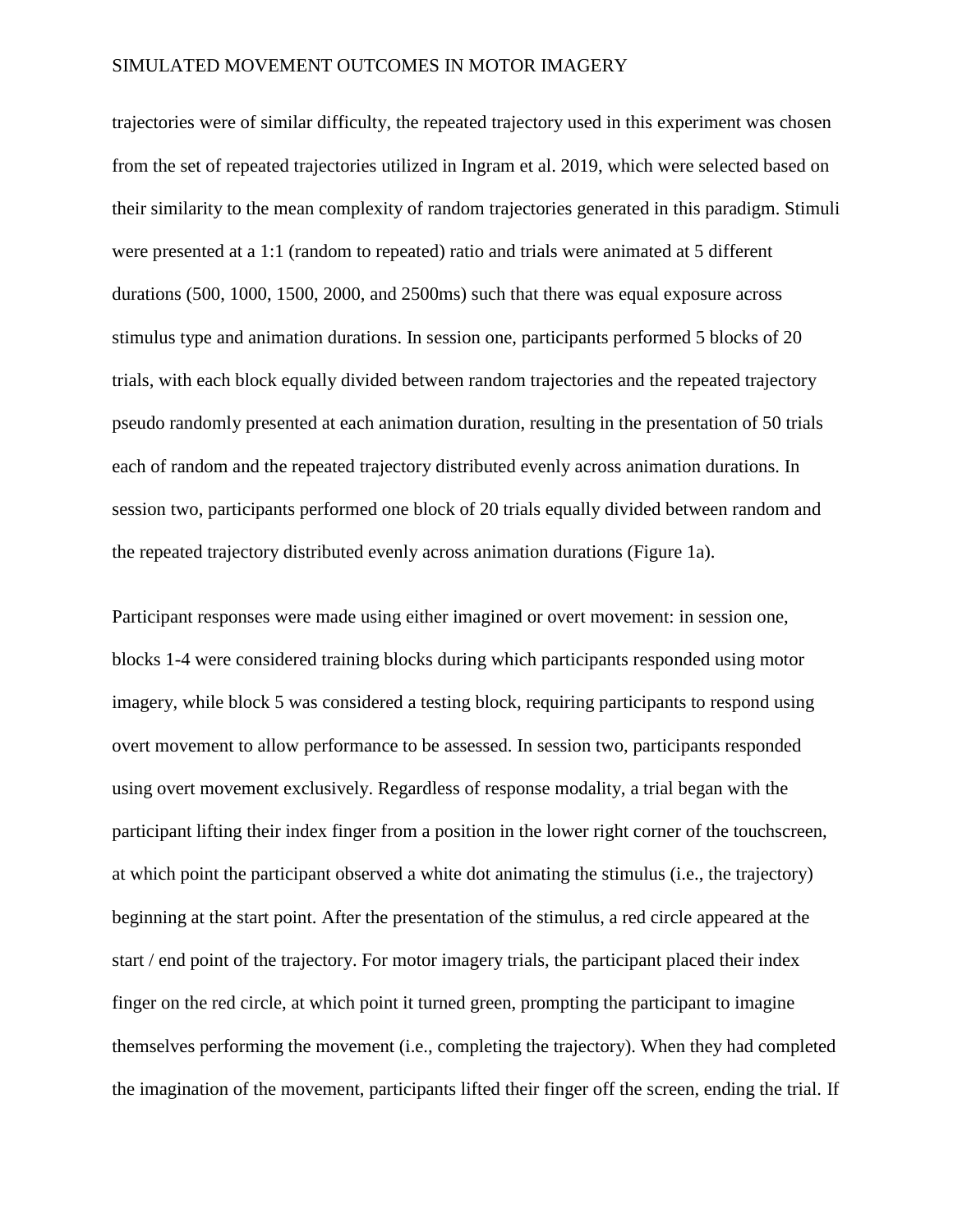participants moved their arm during the trial (i.e., overtly performed the task), a mistrial resulted when their finger left the green circle. Trials involving overt movement proceeded in the same manner as that of the motor imagery trials, with the exception that participants performed the movement. For all trials, participants responded with their dominant hand and were asked to match the speed at which the stimulus was presented to the best of their ability.



Figure 2. Experimental timeline. Following informed consent, screening and questionnaires, participants completed 4 blocks of training via motor imagery, receiving TMS 100ms after each trial to the L\_IPL (stim group) or over the vertex of the head (sham group), followed by a test block of 20 trials performed overtly (Test Block 1). The second session consisted of an identical test block to assess learning of the task (Test Block 2). The ratio of repeated to randomly generated trajectories in all blocks was 1:1*.*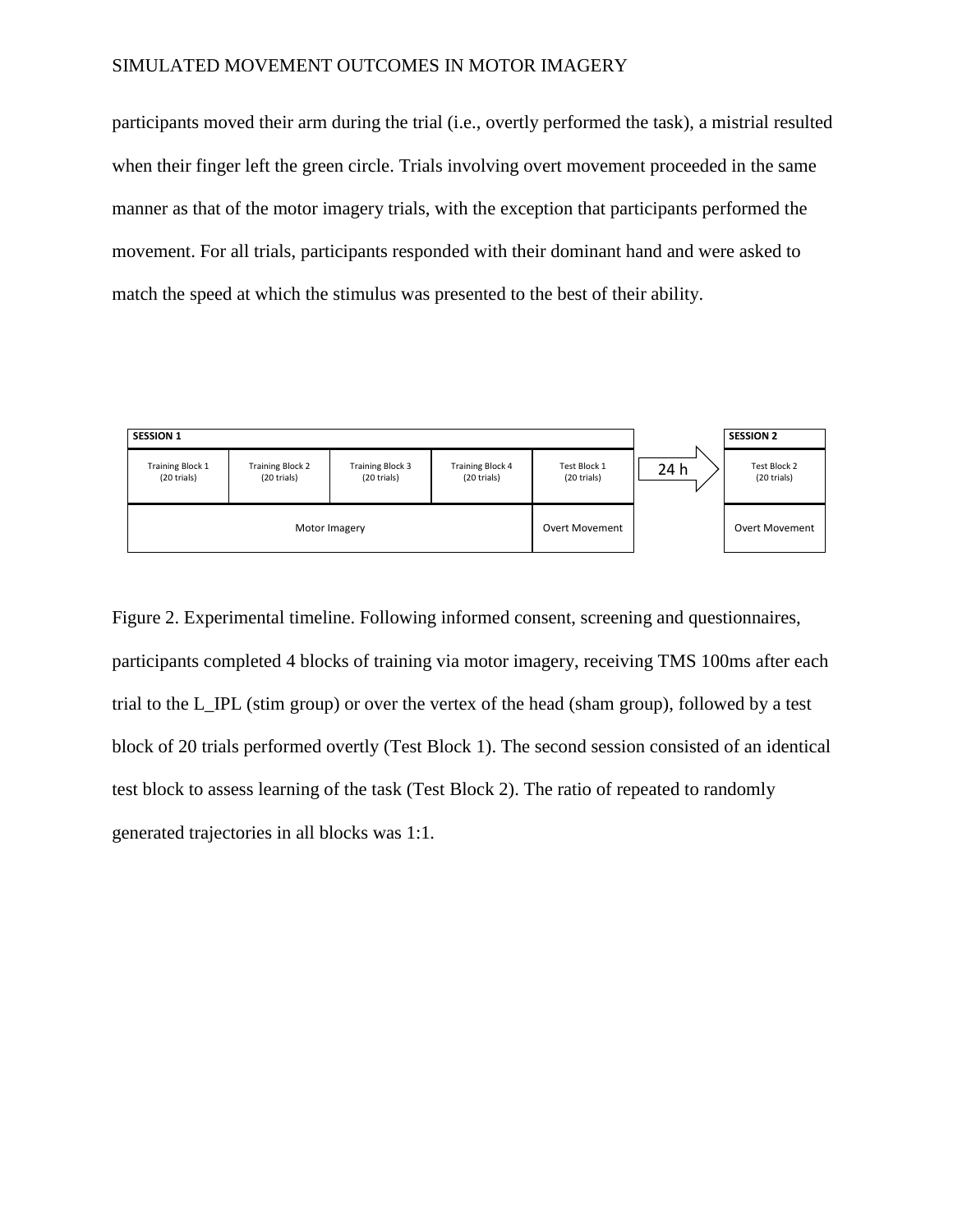

Figure 3. Experimental set-up. Participants reproduced complex trajectories via motor imagery (practice trials) and overt movement (assessment) on a touchscreen monitor. Inhibitory brain stimulation was delivered via transcranial magnetic stimulation over the L\_IPL (stim group only). Overt movement trial shown to demonstrate an example trajectory. Note: trajectory shown for illustrative purposes only; feedback was not provided to participants during overt movement trials.

Transcranial Magnetic Stimulation. Neuro-navigated TMS was performed using a BiStim<sup>2</sup> magnetic stimulator via a 70-mm figure of eight coil (Magstim, Whitland, UK) coupled with a Brainsight<sup>™</sup> system (Rogue Research Inc., Montreal, Canada). For neuro-navigation, each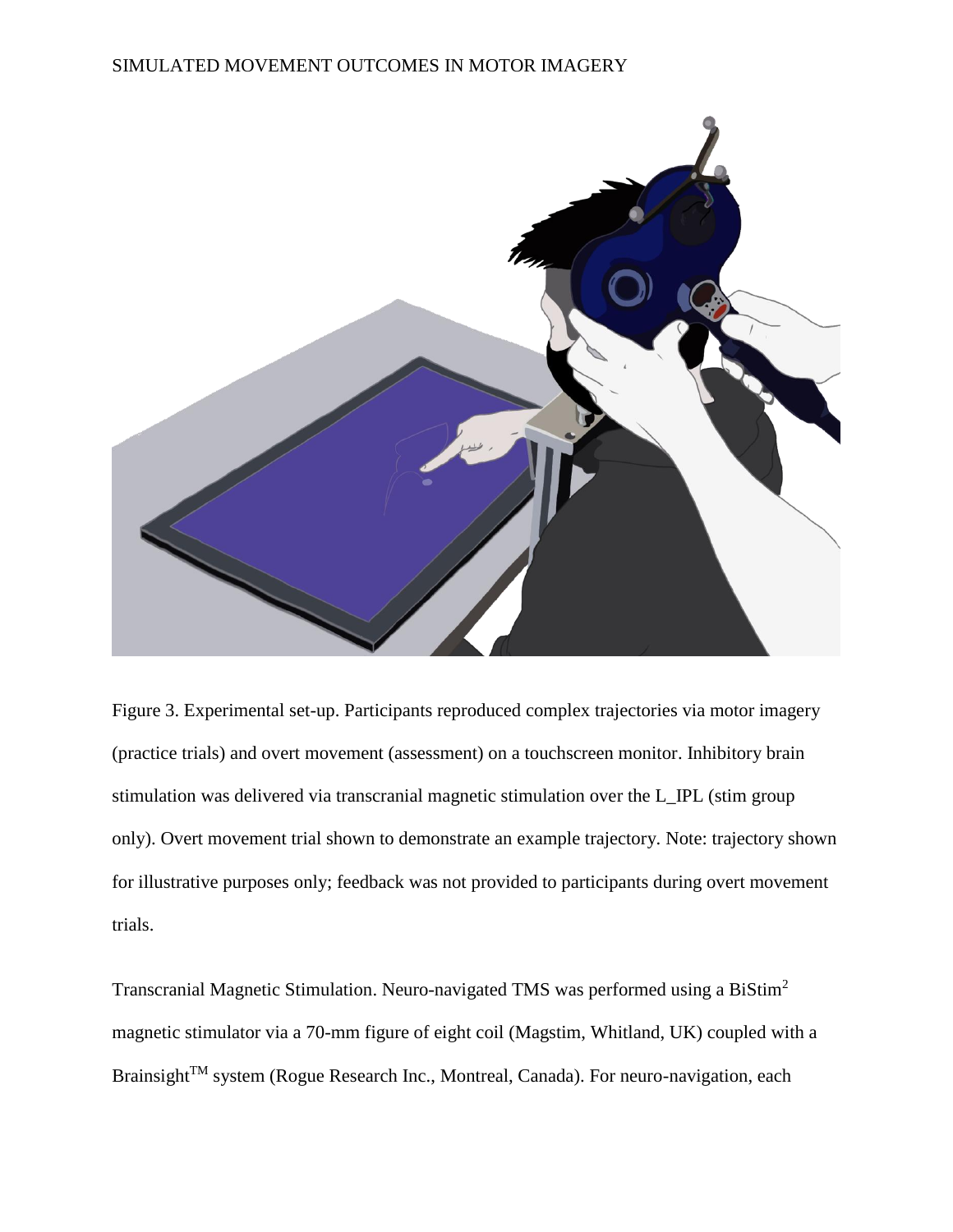participant's head was co-registered to a template MRI (MNI152\_T1\_1mm) by digitizing three anatomical landmarks (left and right pre-auricular points and the nasion). Consistent with prior work showing effective inhibition of the IPL, an online inhibitory TMS protocol in which single pulses of TMS were delivered to the left IPL (-36, -23, 34 [X, Y, Z]; MNI space; Kraeutner et al., 2016) at 60% of stimulator output (stim group; Prime et al., 2008) was used. In the sham group, TMS was delivered to a point over the vertex of the head at 15% of stimulator output. Single pulses were delivered with the coil held tangentially to the participants scalp at a 45<sup>°</sup> angle to the anterior-posterior axis (Figure 3), with the stimulation delivered 100ms after the conclusion of each trial (i.e., after the participant lifted their finger from the touchscreen). The timing of the TMS pulses was controlled by the MagPy package in Python; this approach ensured that the TMS pulse was consistently delivered 100ms post trial completion despite the varied length of each trial (McNair, 2017).

Experimental Protocol. At the onset of the first study session, participants were familiarized to kinesthetic motor imagery by a video that described this type of imagery and explained how to perform the task via motor imagery. Kinesthetic motor imagery was used as it better facilitates motor skill learning relative to visual motor imagery (Stinear et al., 2006). Handedness was then determined, and participants completed the KVIQ. Participants then completed the 5 blocks of the experimental task. Approximately 24h later, participants returned to the laboratory to complete a single block of the experimental task which comprised the retention test. A detailed timeline is shown in Figure 2.

Data Analysis. Analysis procedures were based on those of Ingram et al. 2019 apart from additional filtering processes to remove noise introduced through various errors identified during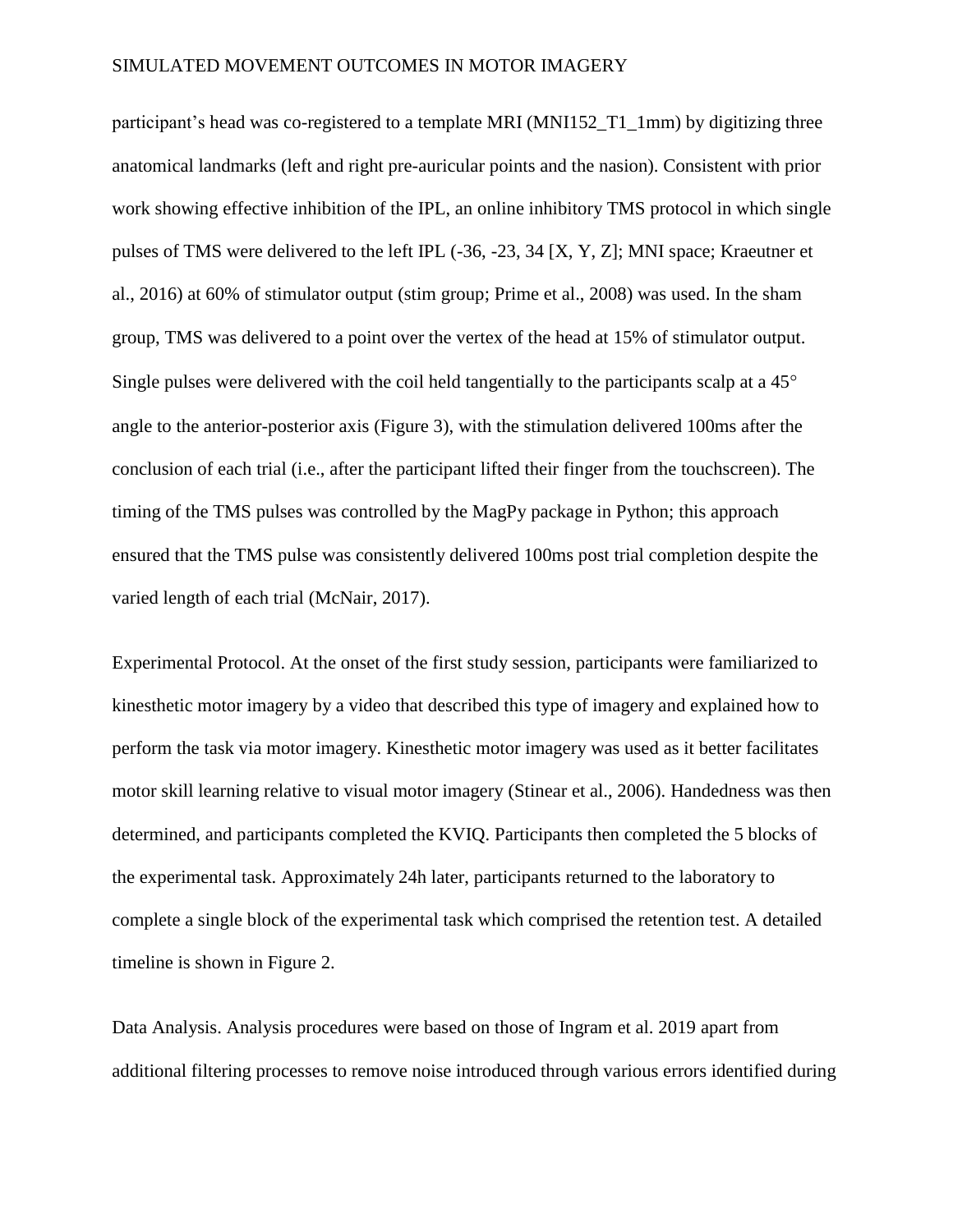visual inspection as part of preliminary data analysis. These errors included: spurious data samples from the touchscreen (i.e., touchscreen recording a sample in a random location on the screen); multiple contact points (i.e., when a participant's wrist and finger(s) contacted the screen at the same time); false starts (i.e., participant having difficulty initiating a trial); and missed endpoints (i.e., participant failing to return to the endpoint at the end of the trial). These errors were handled via additional filtering [\(https://github.com/LBRF/TraceLabAnalysis\)](https://github.com/LBRF/TraceLabAnalysis) which removed the corresponding data points from the raw data and then interpolated the missing data points. In instances where the gap in samples due to data being removed exceeded a threshold related to time, distance, or distance and angle, then the trial was removed from further analysis. Trials were removed from the analysis if the time gap between any samples in the participant response mid trajectory was longer than 170ms (indicating that at least 10 consecutive samples were removed) or if the distance between the last sample prior to the gap and the first sample after the gap exceeded 500 pixels. When the gaps in data in the participant's response occurred at the same time as a 'corner' in the stimulus, the time and distance filters were more restrictive. This filter was multilevel to identify gaps where a participant sharply changed direction over a small distance (e.g., a change of direction  $>90^{\circ}$  over a distance <180 pixels) or when a participant made a more gradual change in direction over a longer distance (e.g., a change of direction >120° over a distance >250 pixels). If trials met either of these criteria they were removed from the analysis. Trials where a participant's response time exceeded > 2 sec of the stimuli animation duration were also removed from the analysis. The variability in participant's response speed with reference to the presented stimuli in the remaining trials were handled using dynamic time warping. The error metric for the trajectory was operationalized as the mean Euclidean distance (pixels) between consecutive samples from the stimulus trajectory and the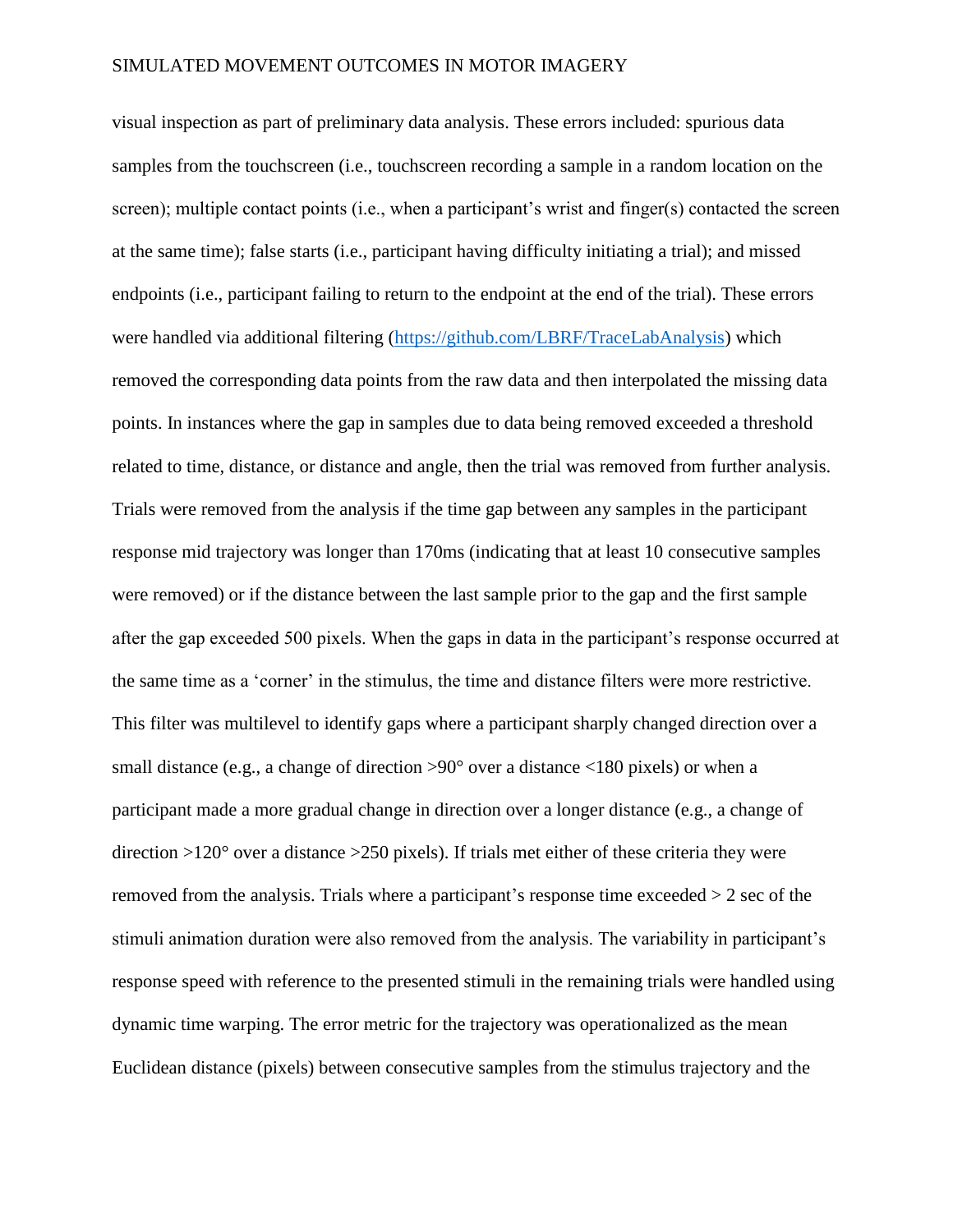participant's response trajectories after each of these processes were applied to the data. In addition to the calculation of the error metric for each trajectory, the stimulus's animation velocity was calculated for each trial by dividing the total trajectory length (px) by the duration of time needed to animate the trajectory.

Statistical Analysis. Bayesian linear mixed-effects regressions were used to make statistical inferences regarding group performance on the task across study sessions. All models were run using the "brms" package for R (version 3.6.3). To ensure that participants were attending to the task, a model was used to predict participants movement time. The duration of the participants' responses was predicted by the stimulus duration (ms) and modality (motor imagery or overt movement) while controlling for random participant effects (random intercept for participant) and the effects of movement time and modality within participants (random slopes of participant | movement time X modality). The final model used fixed effects of trial type (random or repeated), session (1 or 2), group (sham or stim), animation velocity (total trajectory length/stimulus duration; px/s), and trajectory complexity (turn angle sum) to predict error (px) while controlling for participant performance (random intercept for participant) and the effects of animation velocity, trial type and session within participants (random slopes of participant | animation velocity X trial type X session). If the maximum probability of effect (MPE) was >90% for any fixed effect, then the effect was deemed credible and was selected for post hoc analyses via the 90% highest probability density intervals (HPDI). For effects that were near the 90% MPE, the proportion of the posterior distribution for that effect in the region of practical equivalence (ROPE percentage) was additionally interpreted to determine if the effect was real. Visualizations and post-hoc comparisons were created by using draws from the posterior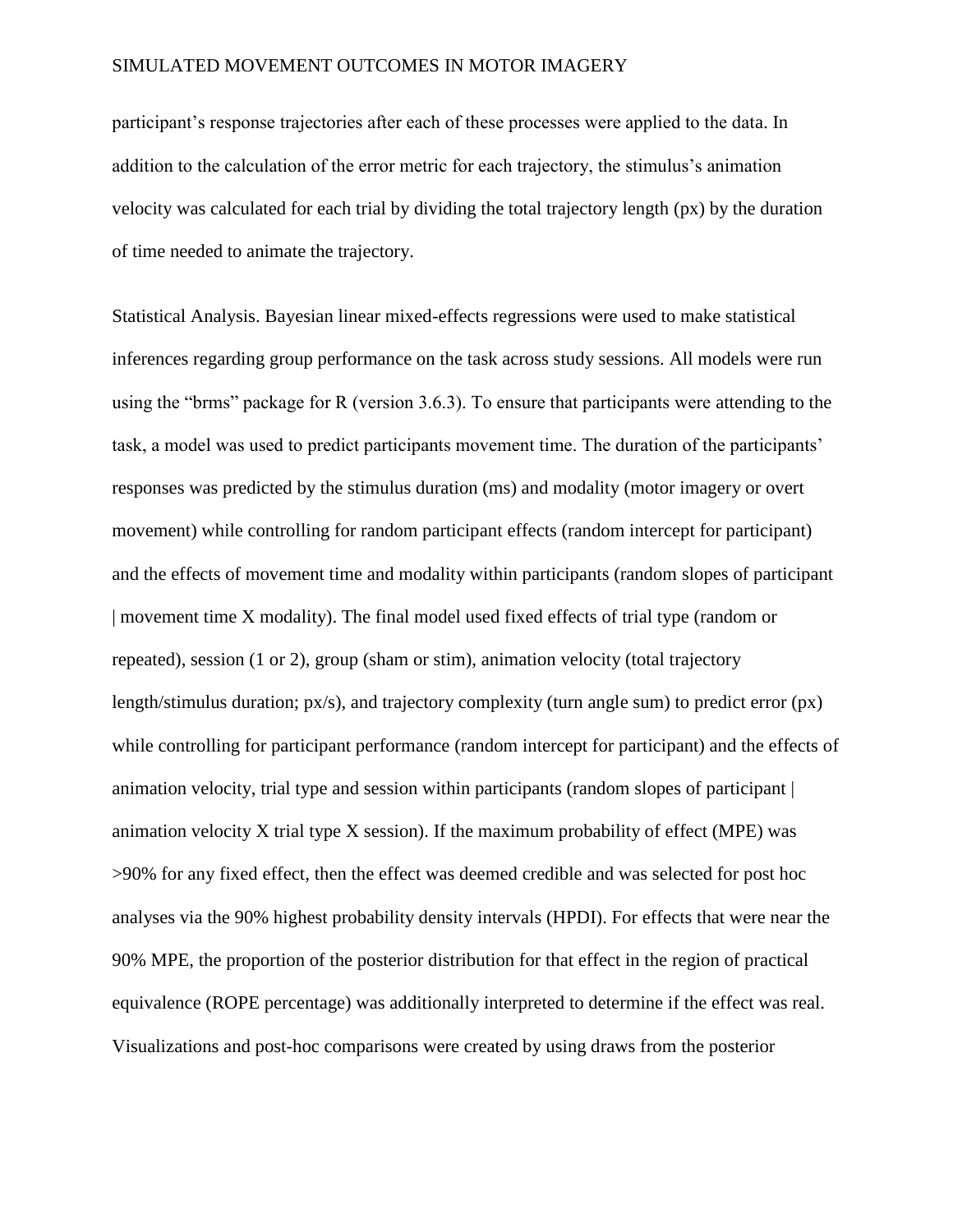probability distribution of the model, holding various predictors constant to isolate effects of interest. Values presented for the descriptive measures are mean ± standard deviation throughout.

Transparency and Openness. All data, analysis code, and research materials are available by emailing the corresponding author. Data were analyzed using R, version 3.6.3 (R Core Team, 2020) and the packages *tidyverse* version 1.3.1 (Wickham, 2014), *vegan 2.5-7*, *TSEntropies 0.9*, *bmrs 2.16.1*, tidybayes 3.0.1, *parameters 0.14.0* and *emmeans 1.6.3*. This study's design and its analysis were not pre-registered.

#### **RESULTS:**

Movement time. After controlling for within participant effects on each stimulus duration, statistical testing revealed credible main effects of modality and stimulus duration and an interaction between modality and stimulus duration at the 1000ms level of stimulus duration. The main effect of stimulus duration revealed that participants modulated the length of their movements in response to the increasing length of the stimulus (1000 [MPE = 1, 90% HPDI:  $0.62$ ) to 0.48, ROPE Percentage = 0, 1500 [MPE = 1, 90% HPDI: 0.98 to 0.82, ROPE Percentage = 0,  $2000[MPE = 1, 90\% HPDI: 1.32$  to 1.16, ROPE Percentage = 0] and  $2500[MPE = 1, 90\% HPDI:$ 1.56 to 1.38, ROPE Percentage = 0], all comparisons against the 500ms level, Figure 4). Participants were consistently slower during motor imagery in comparison to overt movement, a finding consistent with previous results using this paradigm (MPE  $= 0.96$ , 90% HPDI: -0.01 to -0.36, ROPE Percentage  $= 0.21$ , Figure 4; Ingram et al., 2019). There was also an interaction effect, whereby at the 1000ms duration motor imagery was slower than overt movement by a larger margin than reported at other levels (MPE =  $0.96$ ,  $90\%$  HPDI:  $-0.02$  to  $-0.25$ , ROPE Percentage  $= 0.34$ , Figure 4).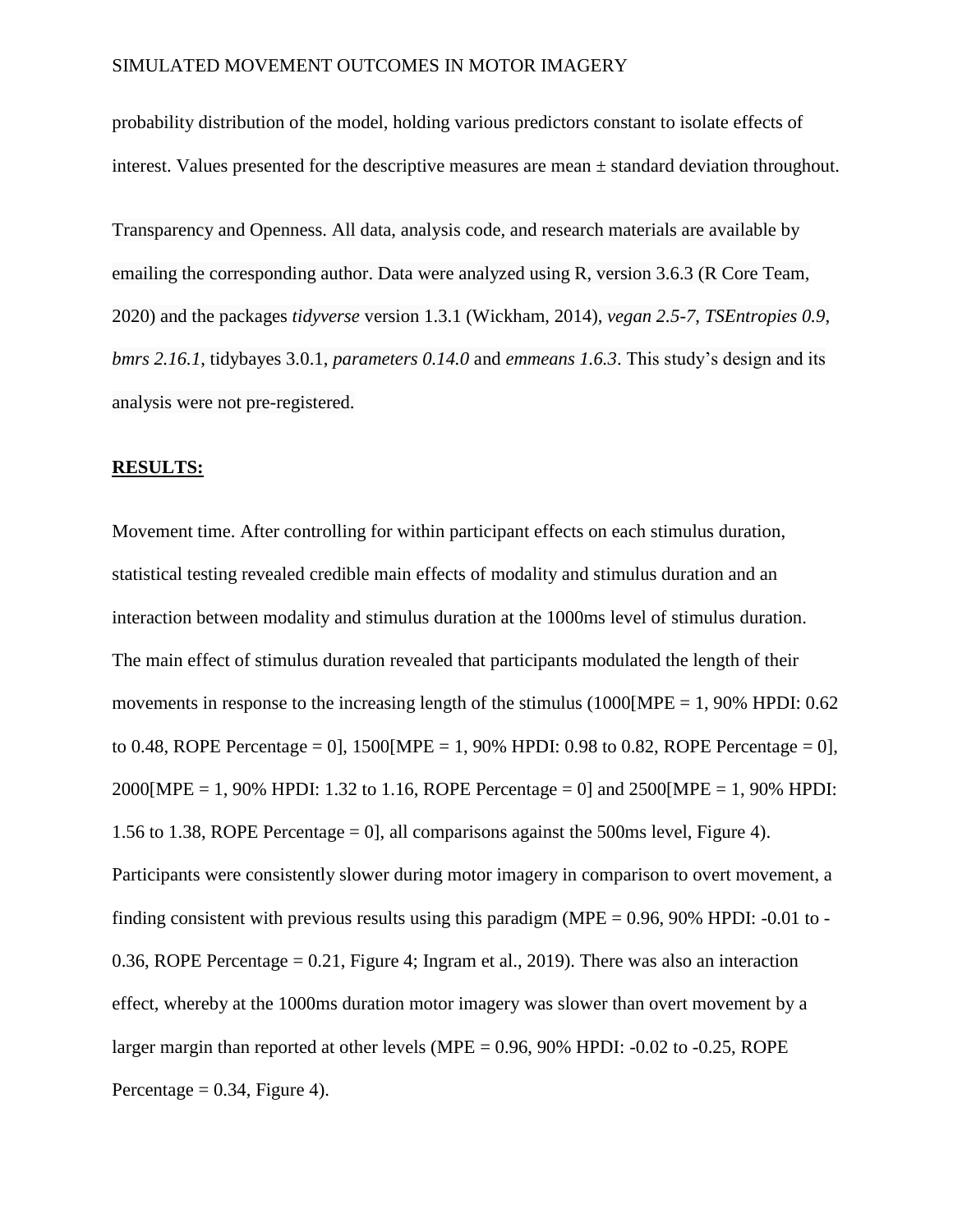

Figure 4. Scatter plot of participants' movement times at different stimulus durations in each modality (black: motor imagery; grey: overt movement) after controlling for within participant effects. Thick vertical bars indicate 60% HDPIs and thin vertical bars indicate 90% HPDIs.

Error. Error on the random and repeated trajectories in the sham group was 96.0±38.2px and 92.2 $\pm$ 26.4px in session one and 101.6 $\pm$ 47.4px and 91.4 $\pm$ 25.4px in session two. For the stim group, error on the random and repeated trajectories was  $96.1 \pm 32.3$  px and  $89.8 \pm 21.5$  px in session one and 100.3±39.0px and 88.5±24.5px in session two (Table 2, Figure 5a). After controlling for the effects of trajectory complexity and animation velocity the mean error for participants in the sham group in session one was estimated from the model's posterior distribution to be  $94.7\pm7.2$  px and  $85.4\pm6.2$  px (mean  $\pm$  90% HPDI) and  $95.6\pm9.2$  px and 85.8±8.0px (for random and repeated trajectories respectively) in session two. In the stim group,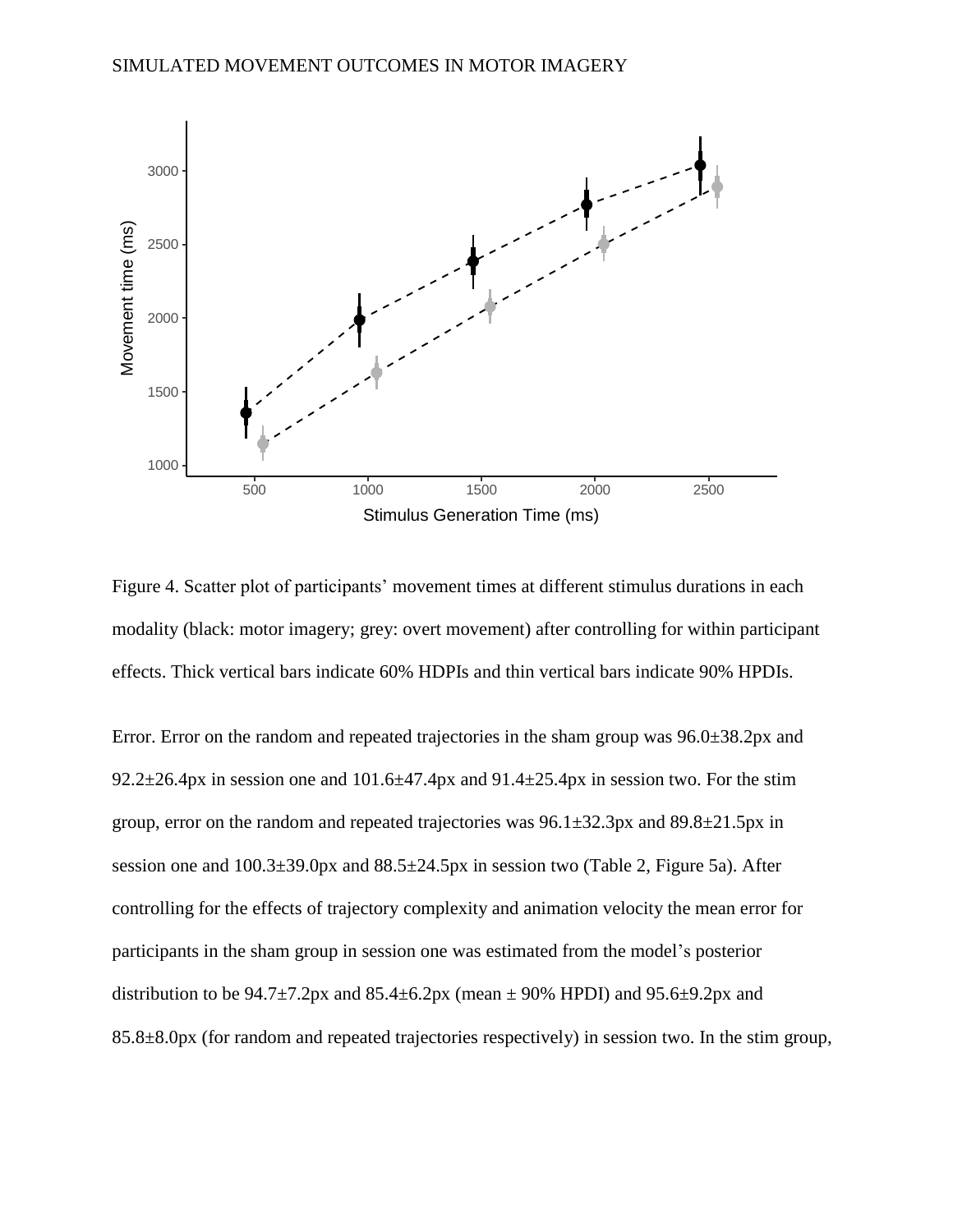the mean error on random and repeated trajectories were estimated to be 93.6±7.0px and 84.6 $\pm$ 6.5px in session one and 94.1 $\pm$ 9.4px and 85.1 $\pm$ 7.8px in session two (Table 2, Figure 5b).

Table 2. Mean trajectory error calculated from the observations (mean  $\pm$  SD) and drawn from the posterior distribution of the Bayesian model, and error controlling for animation velocity and trajectory complexity (mean±90% HDPI) for each group separated by trial type.

**Group Trial type Raw Error (mean**  $\pm$  **SD) Controlled Error (mean**  $\pm$  **90%) HPDI)**

|             |          | Session 1                 | Session 2                        | Session 1                | Session 2                |
|-------------|----------|---------------------------|----------------------------------|--------------------------|--------------------------|
|             |          |                           |                                  |                          |                          |
| <b>Sham</b> | Random   | $96.0 \pm 38.2 \text{px}$ | $101.6\pm47.4px$ 94.7 $\pm7.2px$ |                          | $95.6 \pm 9.2px$         |
|             | Repeated | $92.2 \pm 26.4$ px        | $91.4 \pm 25.4$ px               | $85.4 \pm 6.2px$         | $85.8 \pm 8.0 \text{px}$ |
| <b>Stim</b> | Random   | $96.1 \pm 32.3 \text{px}$ | $100.3 \pm 39.0 \text{px}$       | $93.6 \pm 7.0 \text{px}$ | $94.1 \pm 9.4 \text{px}$ |
|             | Repeated | $89.8 \pm 21.5$ px        | $88.5 \pm 24.5 \text{px}$        | $84.6 \pm 6.5 \text{px}$ | $85.1 \pm 7.8px$         |

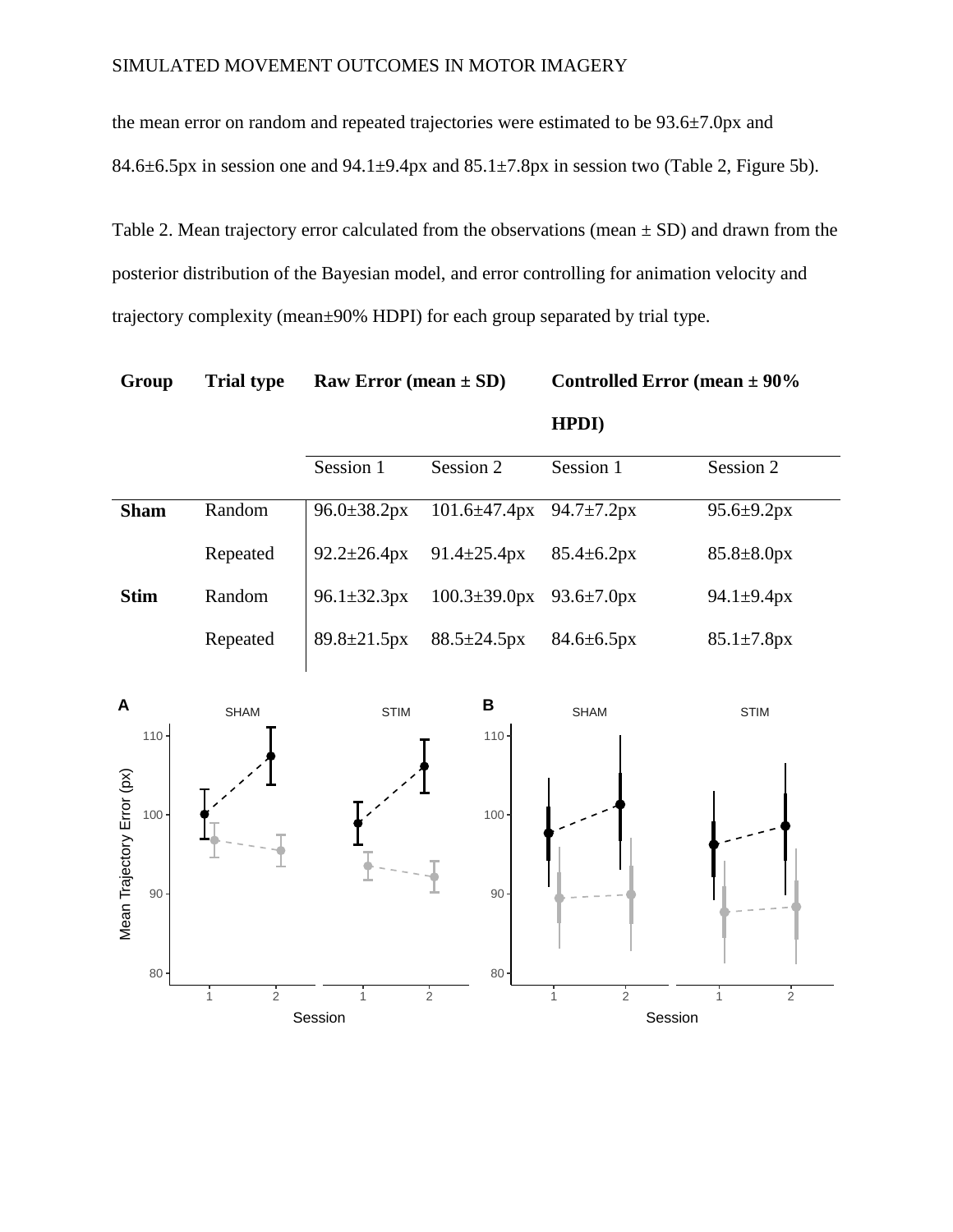Figure 5. A) Scatter plot of the effects of figure type (black: random; grey: repeated) within the Sham and Stim groups across both experimental sessions on raw error. Vertical bars indicate standard error. B) Scatter plot of the effects of figure type (black: random; grey: repeated) within the Sham and Stim groups across both experimental sessions on trajectory error after controlling for the effects of animation velocity and complexity. Thick vertical bars indicate 60% HDPIs and thin vertical bars indicate 90% HPDIs.

The model highlighted several highly credible main effects including trial type, animation velocity and trajectory complexity (Figure 6a-c), five separate two-way interactions (trial type X animation velocity, session X trajectory complexity, session X trial type, session X animation velocity, animation velocity X trajectory complexity) and a three-way interaction (group X animation velocity X trajectory complexity). The main effect of trial type demonstrates that participants performed better on the repeated trajectory than on the randomly generated trajectories (MPE =  $\sim$  1, 90% HPDI: 0.20 to 0.12, ROPE Percentage =  $5.0X10^{-5}$ , Figure 6a). The effects of both animation velocity and trajectory complexity indicate that participants had a greater difficultly producing the stimulus trajectories as the stimulus animation velocity increases (MPE:  $\sim$ 1, 90% HPDI: 0.65 to 0.46, ROPE Percentage = 0, Figure 6b) and as the stimulus becomes increasingly complex (MPE:  $\sim$  1, 90% HPDI: 0.21 to 0.06, ROPE Percentage = 0.19, Figure 6c). All of the posterior distributions for the credible two- and three-way interactions were mostly contained within the region of practical equivalence (>50% within the ROPE) and were not interpreted: 1) trial type X animation velocity (MPE= 0.96, 90% HPDI: 0.15 to 7.34 $X10^{-3}$ , ROPE Percentage = 0.67), 2) session X trajectory complexity (MPE= 0.96, 90% HPDI: 0.15 to  $3.38X10^{-3}$ , ROPE Percentage = 0.71), 3) session X trial type (MPE= 0.92, 90% HPDI: 0.01 to  $-0.11$ , ROPE Percentage = 0.93), 4) session X animation velocity (MPE= 0.90,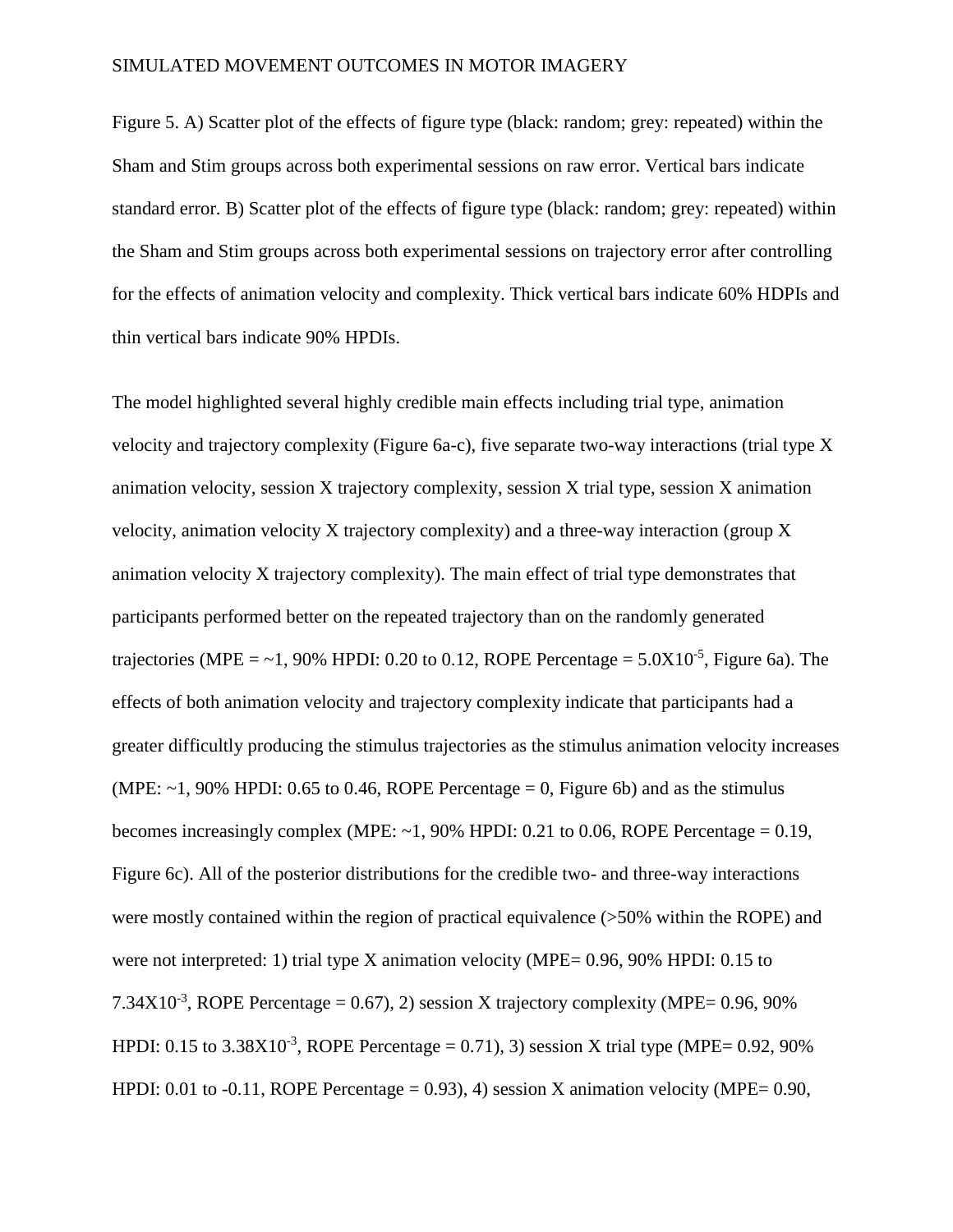90% HPDI: 0.02 to -0.13, ROPE Percentage = 0.82), 5) animation velocity X trajectory complexity (MPE=  $0.92$ ,  $90\%$  HPDI: 0.13 to  $-0.15$ , ROPE Percentage = 0.72) and 6) group X animation velocity X trajectory complexity (MPE=  $0.97$ ,  $90\%$  HPDI:  $3.81X10^{-3}$  to  $-0.17$ , ROPE Percentage  $= 0.58$ ).



Figure 6. A) The distribution (grey shaded area) of differences between trajectory error on random and repeated trajectories controlling for all other predictor variables. The thick horizontal bar indicates 60% HDPIs and thin horizontal bar indicates 90% HPDIs. B) The effect of animation velocity on trajectory error controlling for all other predictor variables. The grey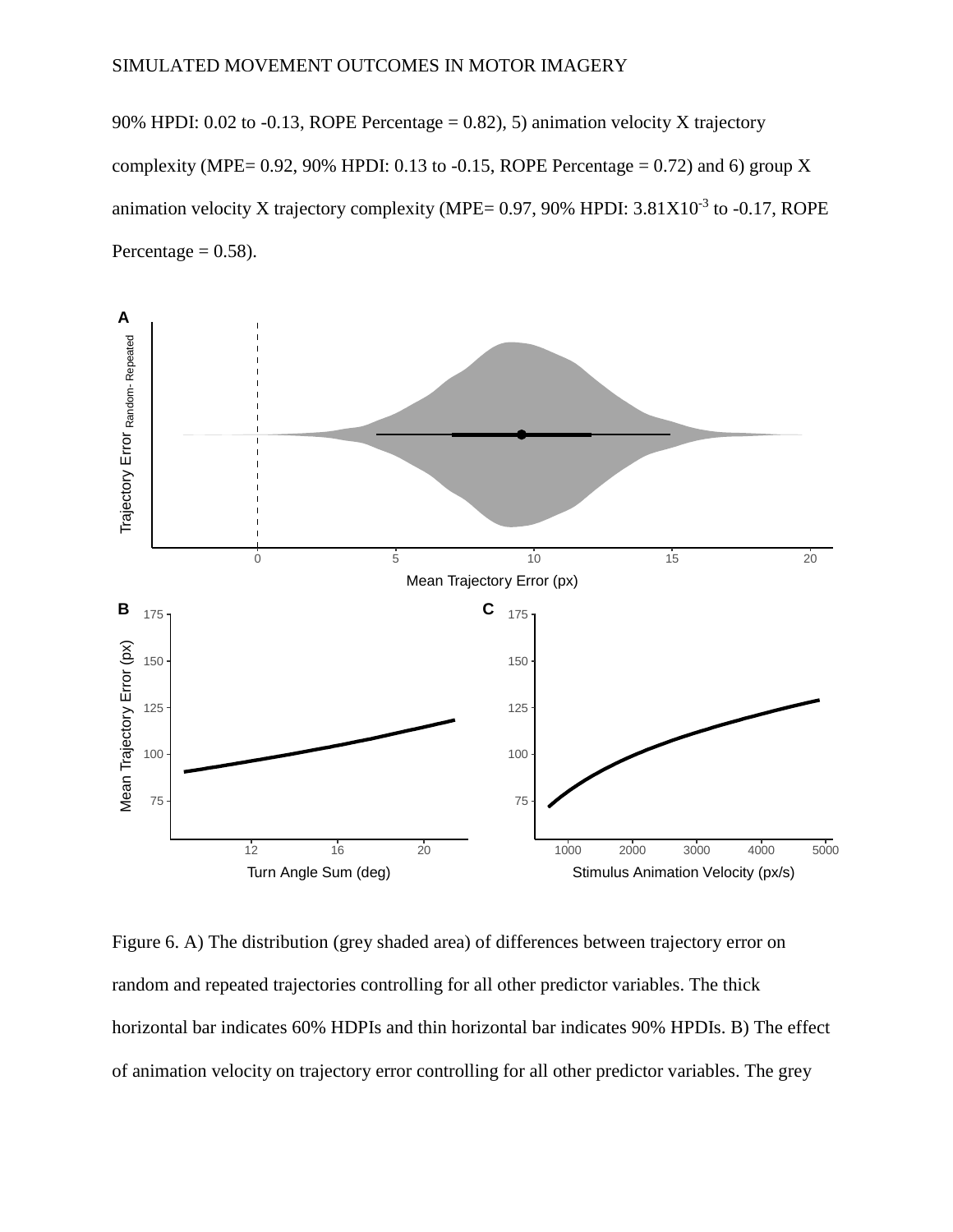shaded area represents the 90% HDPI. C) The effect of trajectory complexity on trajectory error controlling for all other predictor variables. The grey shaded area represents the 90% HDPI.

The model also revealed two higher order interactions between session, group, trial type, animation velocity and trajectory complexity that were moderately or weakly credible but were narrowly above or below our threshold for credible findings (MPE >90%). Like the credible interaction effects, the posterior distribution of the HPDI for these effects were largely contained within the region of practical equivalence and as such were not interpreted. These higher order interactions included session X trial type X animation velocity (MPE= 0.88, 90% HPDI: 0.02 to  $-0.13$ , ROPE Percentage = 0.86) and group X session X trajectory complexity (MPE= 0.83, 90%) HPDI:  $0.03$  to  $-0.11$ , ROPE Percentage = 0.91).

#### **DISCUSSION:**

The purpose of this study was to determine if the observed effect of movement, simulated in motor imagery, is used in the process of acquiring a novel motor skill. Given prior evidence, we postulated that the L\_IPL is a reasonable candidate region responsible for the generation of the simulated observed effects of movement required to permit comparison against the intended effect of movement (Figure 1c, see circle 3). To investigate this query, participants received inhibitory TMS 100ms after each trial at either 60% of stimulator output to their L\_IPL or 15% of stimulator output over the vertex of the head while repeatedly executing kinematic trajectories via motor imagery. Learning on the task was assessed immediately after training and on a subsequent day by comparing participant's performance on a trajectory that was continually presented to the participant during training (the repeated trajectory) to trajectories that were randomly generated. The more accurate a participant was at producing the repeated trajectory in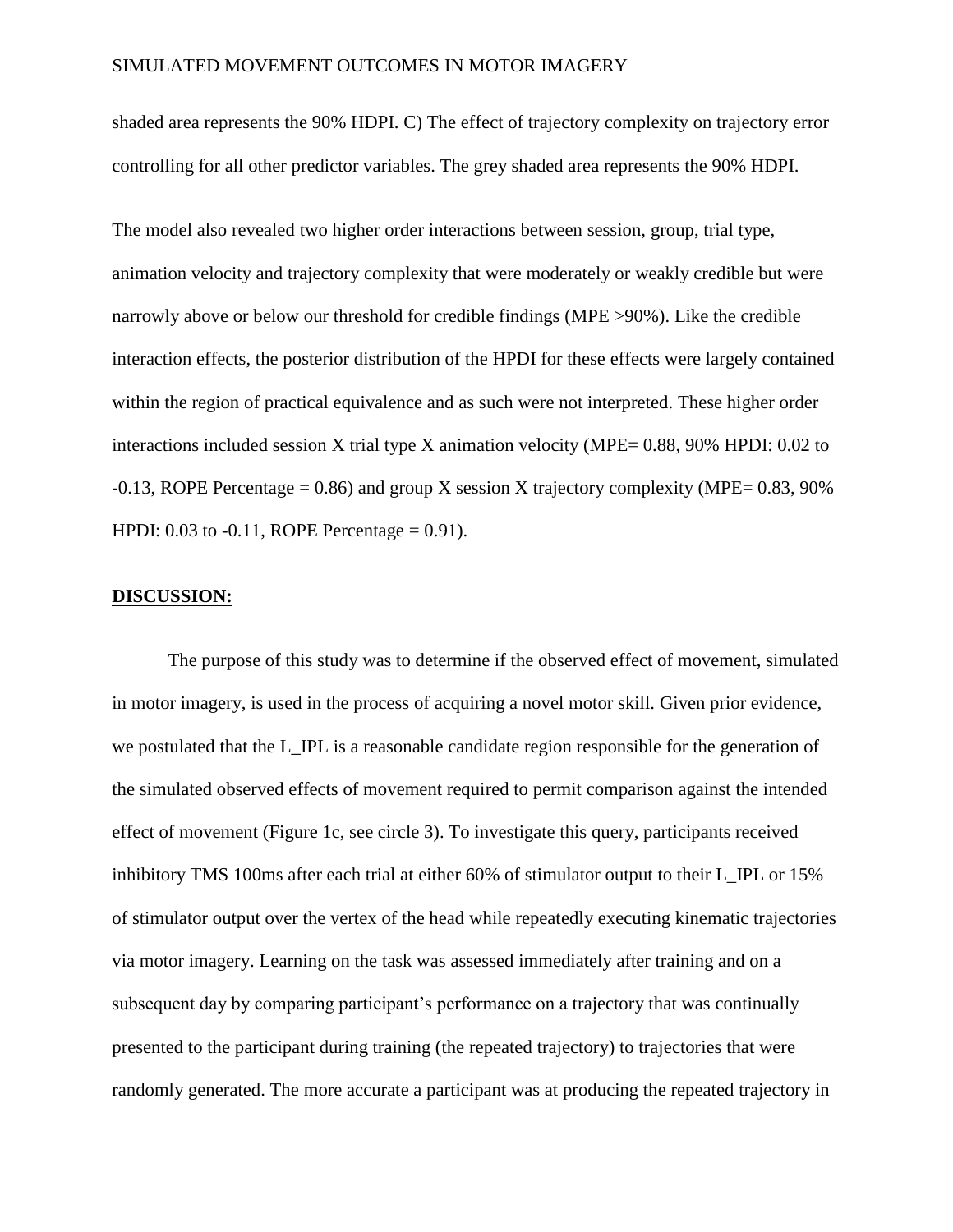comparison to random ones indicated the degree of learning. We confirmed adherence to the task as the main effect of stimulus duration indicates that movement time in both motor imagery and overt execution scaled as a function of increasing stimulus duration. Both conditions were slowed in comparison to stimulus duration as the path length of the random stimuli were not controlled and some shapes were too long to be drawn in the appropriate time consistent with pervious findings (Ingram et al., 2019). The main effect of trial type indicates participants learned the task, a finding consistent with our prior work. We attributed the change in performance observed here to motor imagery-based learning as our prior work demonstrated the magnitude of learning via motor imagery was greater than that observed for a perceptual (control) condition (Ingram et al., 2019). Consistent with motor learning literature, factors which varied task difficulty in the present study, animation velocity and trajectory complexity, impacted participant performance as increasing either resulted in greater mean error.

Our a priori hypothesis stated that TMS delivered to the L\_IPL would interfere with learning on this task as represented by a significant interaction between group and trial type. However, the null hypothesis was not rejected as these two factors did not significantly interact. Three plausible explanations exist to explain this null finding. Firstly, it could be concluded that the model for motor learning occurring via motor imagery is as reported by Dahm and Rieger, whereby only the comparison of predicted and intended effects drives motor learning (Figure 1b). Secondly, the L\_IPL is not involved in the process of generating simulated observed effects of movement for comparison against its intended effect (Figure 1c, see circle 3). Finally, there could be incongruency between the proposed function of the L\_IPL and the timing of the stimulation that was intended to interrupt it.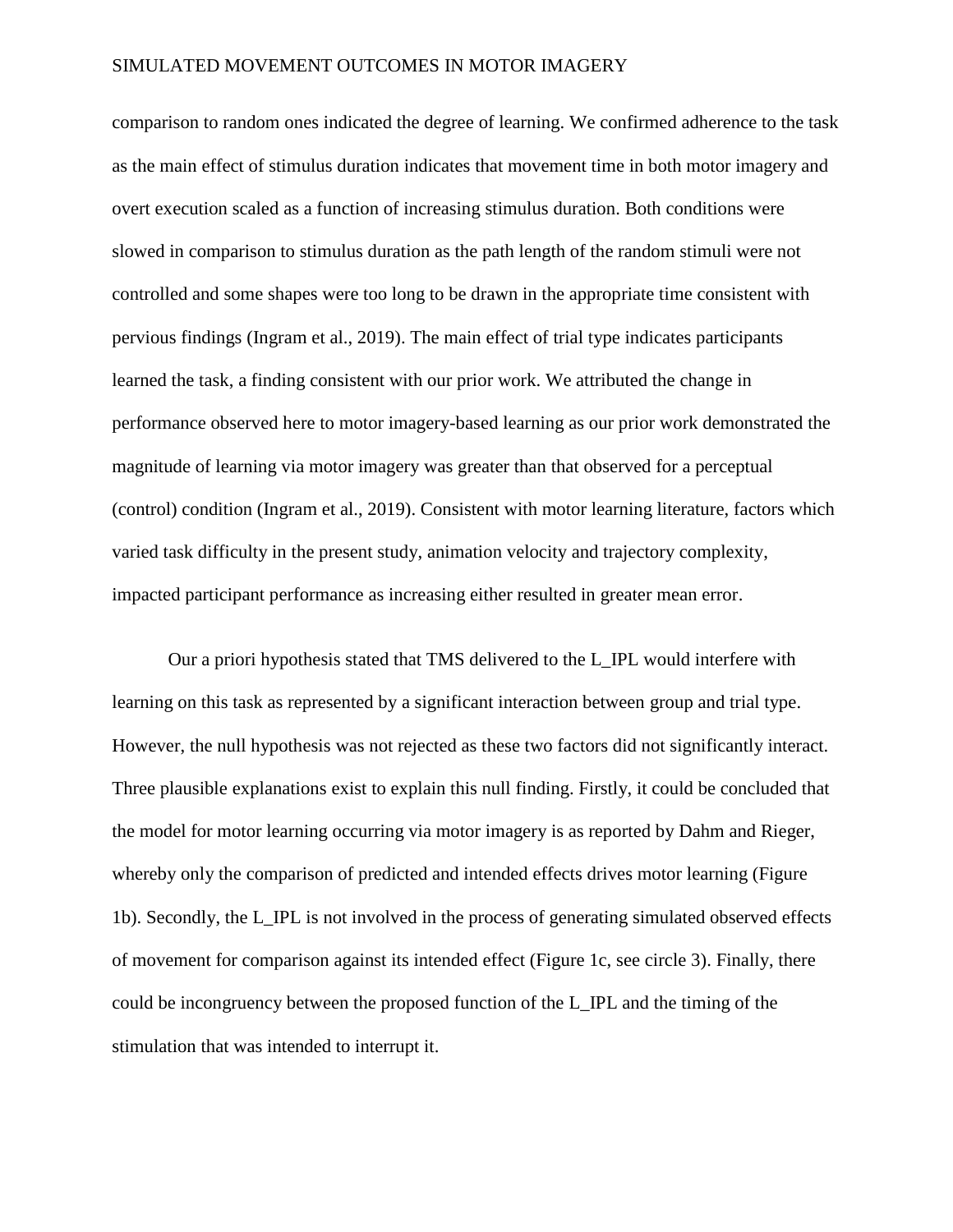Since movement is not performed in motor imagery it is still possible that solely using the forward model to predict the effect of movement is the method in which motor imagery drives learning (Dahm & Rieger, 2019b). In this framework, the predicted effects of movement generated from the forward model would not be altered in real time by simulated observed effects of movement and thus ultimately would be an unaltered motor-to-sensory transformation of the efference copy. Since it has been demonstrated that motor imagery can result in the prediction of errors, the motor plan representing the movement would inherently need to contain an error as there is no avenue to modify the predicted outcome of the movement once the forward model is created (Dahm & Rieger, 2019b). We think that this explanation is unlikely; alternatively, a more plausible explanation is that the observed effects of movement are simulated alongside the predicted effects of movement, as suggested by the emulation theory of motor imagery. The process detailed in emulation theory provides a means for the forward model to be altered when a movement is 'performed' via motor imagery. Essentially, a participant initiates the motor plan and errors arise as the movement is 'performed' via motor imagery (see introduction for elaboration on this idea). A key question then is what part of the brain is responsible for the simulated observed effects of movement in motor imagery.

The null finding observed would suggest the L IPL is not involved in generating the simulated observed effects of movement required to make a comparison against the intended effect of movement. Based on its role in adjusting forward models during overt movement, another candidate region to be involved in this process would be the cerebellum (Miall, 2003; Popa & Ebner, 2019; Shadmehr & Krakauer, 2008). The cerebellum can influence activity of the motor cortex via the dentatothalamocortical pathway and has been reported as being active during MI performance, although to a lesser degree than during overt movement (Burianová et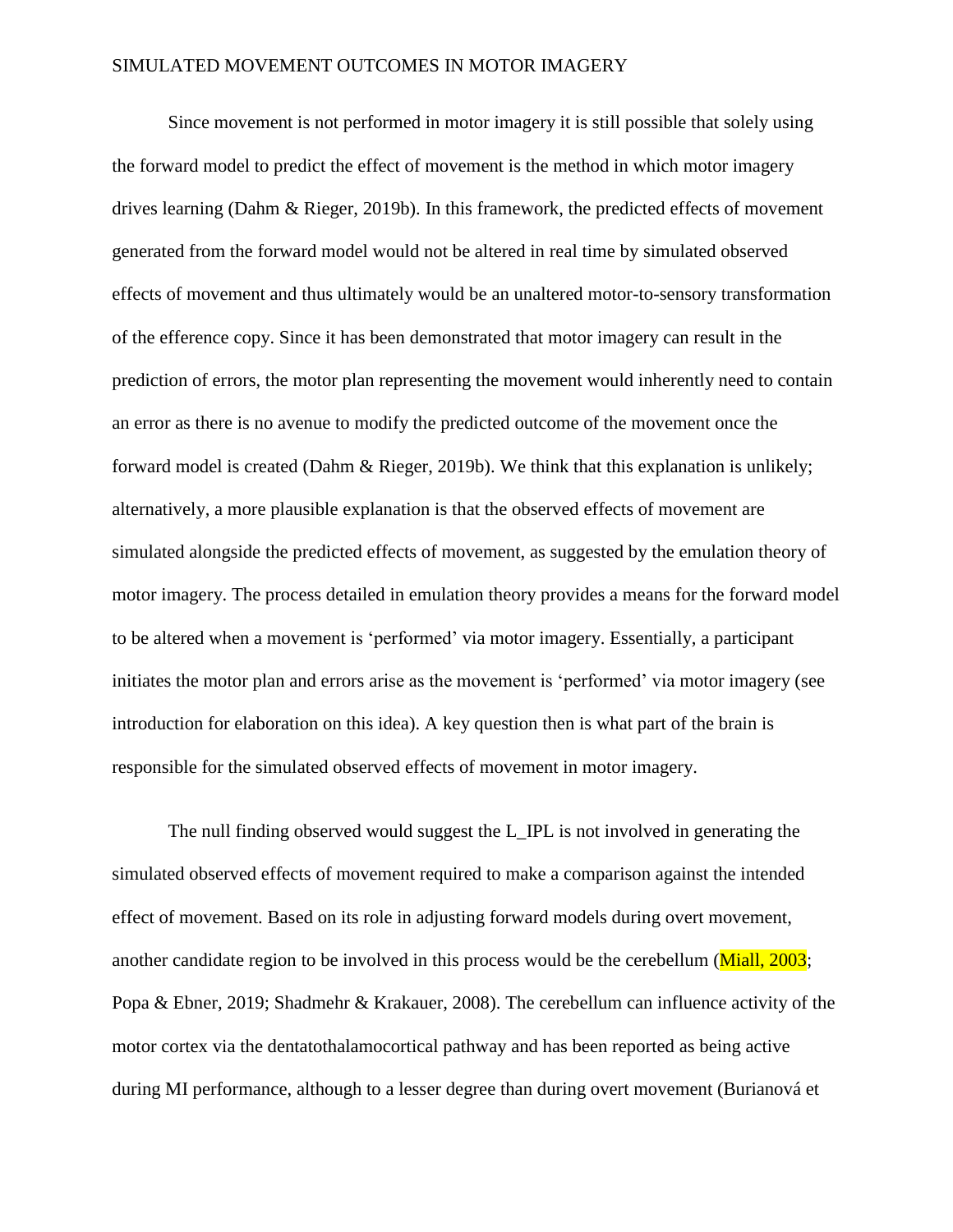al., 2013; Hardwick et al., 2018; Horne & Butler, 1995). Recent evidence has suggested that the cerebellum can inhibit areas in the sensorimotor cortex and may be responsible for limiting the output from the contralateral motor cortex in motor imagery (Cengiz & Boran, 2016). In the context of learning, the cerebellum is thought to be responsible for online movement control by interpreting proprioceptive feedback about the movement and location of the effector to update the forward model (Shadmehr et al., 2010). However, in motor imagery, it is possible that the IPL does not provide proprioceptive information to the cerebellum as the movement is not performed, and the forward model is updated absent that input (Figure 1c, circle 1). That the cerebellum may update the forward model absent input from sensory association regions gives rise to a proposed mechanism in which learning in motor imagery is driven exclusively by the cerebellum (Galea et al., 2011; Wolpert et al., 1998). Future research could probe this potential mechanism in motor-imagery based learning by inhibiting the cerebellum using either a battery of conditions providing transient inhibition at different timepoints during motor imagery performance or using inhibitory TMS protocols (e.g., continuous theta burst stimulation).

Despite this study's null finding, the literature has demonstrated that the IPL is vital for motor imagery-based performance and learning. Given the role of the IPL in integrating sensory information with the goal of movement, it's dense connections with frontal regions of the brain including the premotor cortices, it's consistent activation during motor imagery and the noted modulation of activity in the L\_IPL over the course of learning new motor skills, we postulated that this region is vital for the simulation of movement during MI (Andersen & Buneo, 2002; Fogassi et al., 2005; Fogassi & Luppino, 2005; Hardwick et al., 2018; Hétu et al., 2013; Ruffino et al., 2017). The importance of the L\_IPL and its potential role in simulating movement and its outcome is further reinforced by impairment in the ability to perform motor imagery or learn via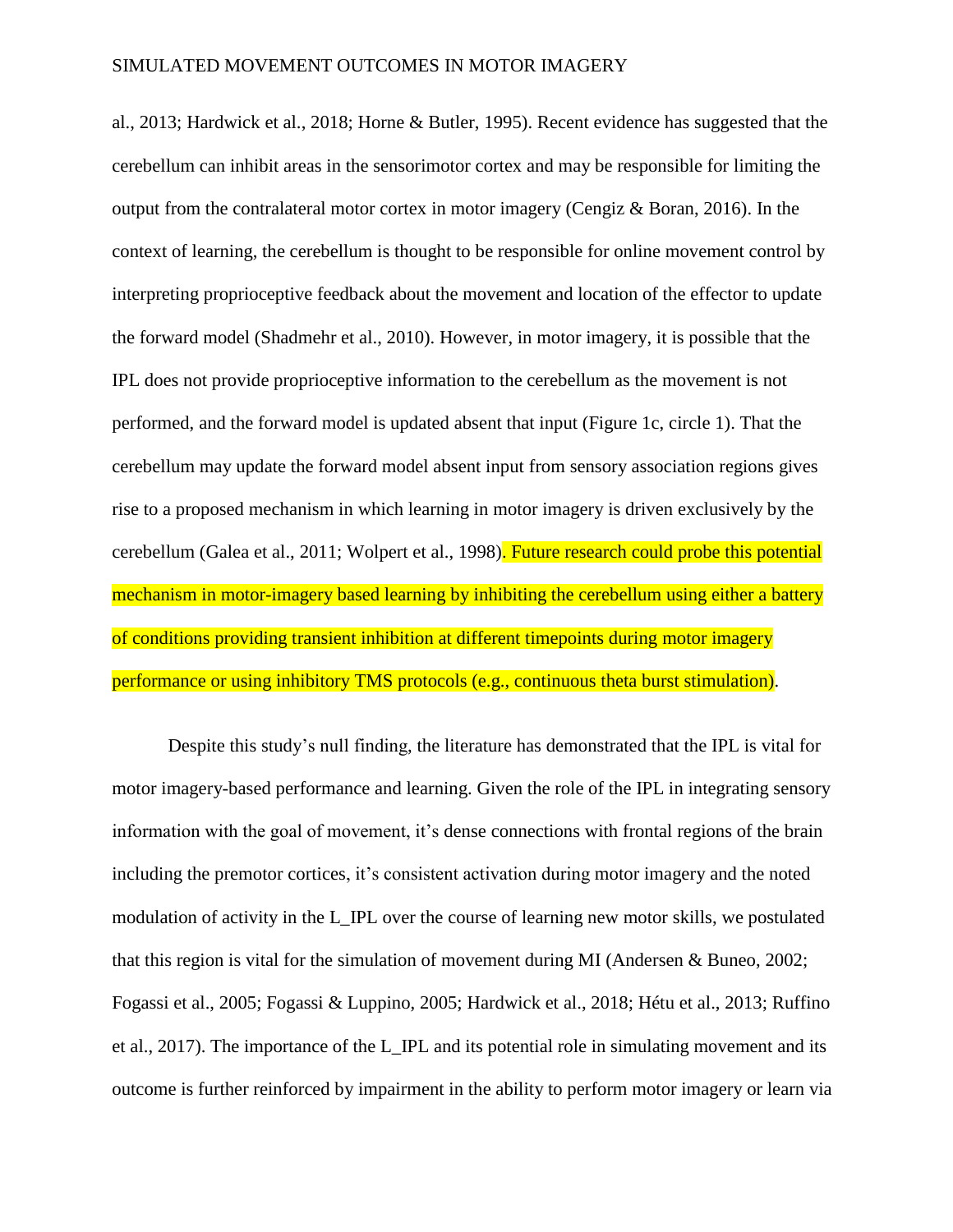motor imagery in participants that have damage to the left parietal lobe or were subject to the effects of repetitive TMS causing inhibition of that region (Kraeutner et al., 2016; McInnes et al., 2016). However, the limitation of the study of patients with damage to the parietal lobe or participants subjected to repetitive TMS is that while the overall importance of the damaged or inhibited brain region to a task or process can be assessed, its specific role is difficult to assess given the blanket nature of the disruption of activity. An approach such as single-pulse TMS permits more targeted assessment of a regions specific role as it allows temporal specificity in relation to the process being probed. For instance, in reaching tasks, single-pulse TMS to the IPL 250ms after the presentation of a movement goal and prior to the corresponding reaching action has been shown to impair the representation of a reach vector by disrupting the estimation of the initial hand position (Vesia et al., 2008). Similarly, in mental rotation tasks short trains of TMS applied 400-600ms post stimulus presentation also negatively impacted participant performance (Harris & Miniussi, 2003). From this (and other) research, it is evident the timing of the stimulation to the IPL will impact on whether the process being probed is disrupted or not, and ultimately then on our ability to make inferences about the role of the IPL in said process. In the present study, the primary limitation was the timing of the single-pulse TMS. It is possible that the chosen time of stimulation, 100ms after the conclusion of movement, may not align with the provision of the simulated observed effects of movement to the subsequent comparators (Figure 1c, circles 1 and 3). Small differences in the timing of application of TMS can have significant effects on the observed behaviour; Mars et al. 2009 showed that 50ms changes in the timing of stimulation applied to the pre-SMA caused significant changes in the size of a subsequent motor evoked potential, highlighting the importance of the timing of TMS in probing the proposed function of a brain region (Mars et al., 2009). It could be that the L\_IPL is only active during the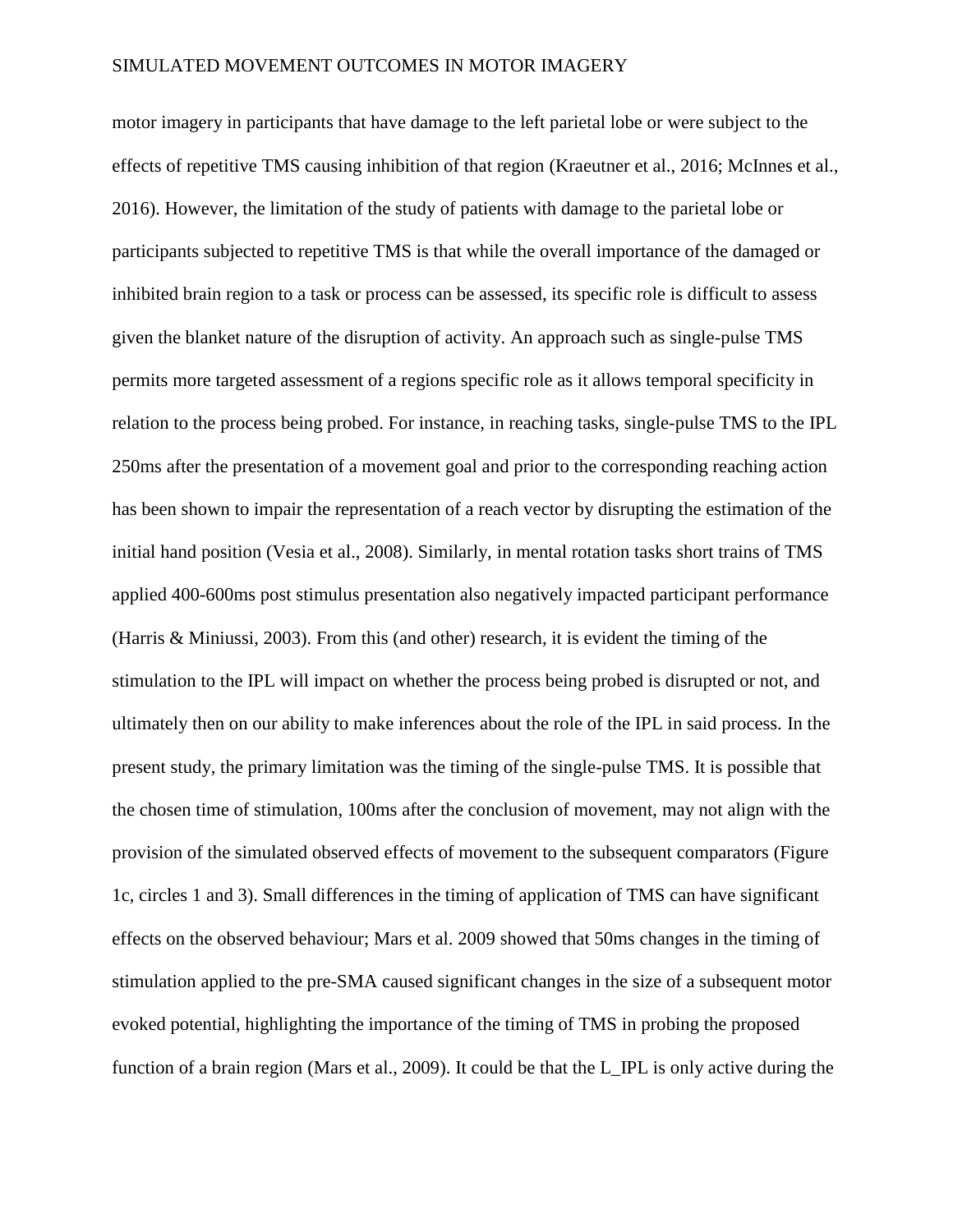imagination of the movement (i.e., motor imagery performance) and as such providing the inhibitory stimulation 100 ms after the conclusion of the movement did not disrupt this role. Given this, the conclusion of the study is more accurately stated as the L\_IPL is not involved in the provision of the simulated observed effects of movement for comparison against the movement's intended effects 100ms post motor imagery performance (Figure 1c, circle 3). Future research could vary the timing of the single-pulse TMS applied in this task to confirm or refute the role of the L\_IPL in simulating the observed effects of movement in motor imagery. Finally, it is important to note that the stimulator output was fixed for all participants. This approach is consistent with prior work contending that the use of motor threshold for determining individual stimulus intensity in non-motor areas of the brain may not be appropriate. (Prime et al., 2008). With that said, it is possible this approach resulted in variability in the TMSinduced electrical field and in-turn an inconsistent dose of TMS across participants.

#### **CONCLUSION:**

The present study sought to investigate if the L\_IPL was involved in the process of simulating the observed effects of movement for comparison against the movement's intended effects in motor imagery-based learning through transient inhibition of the region after each trial performed via motor imagery. Results of the study failed to reject the null hypothesis as the inhibition of the L-IPL did not impair learning of the task. As such, it was concluded that either the L\_IPL is not involved in simulating the observed effects of movement in motor imagery, or the timing of the simulation was incongruent with the theorized role of the L\_IPL in motor imagery-based motor learning.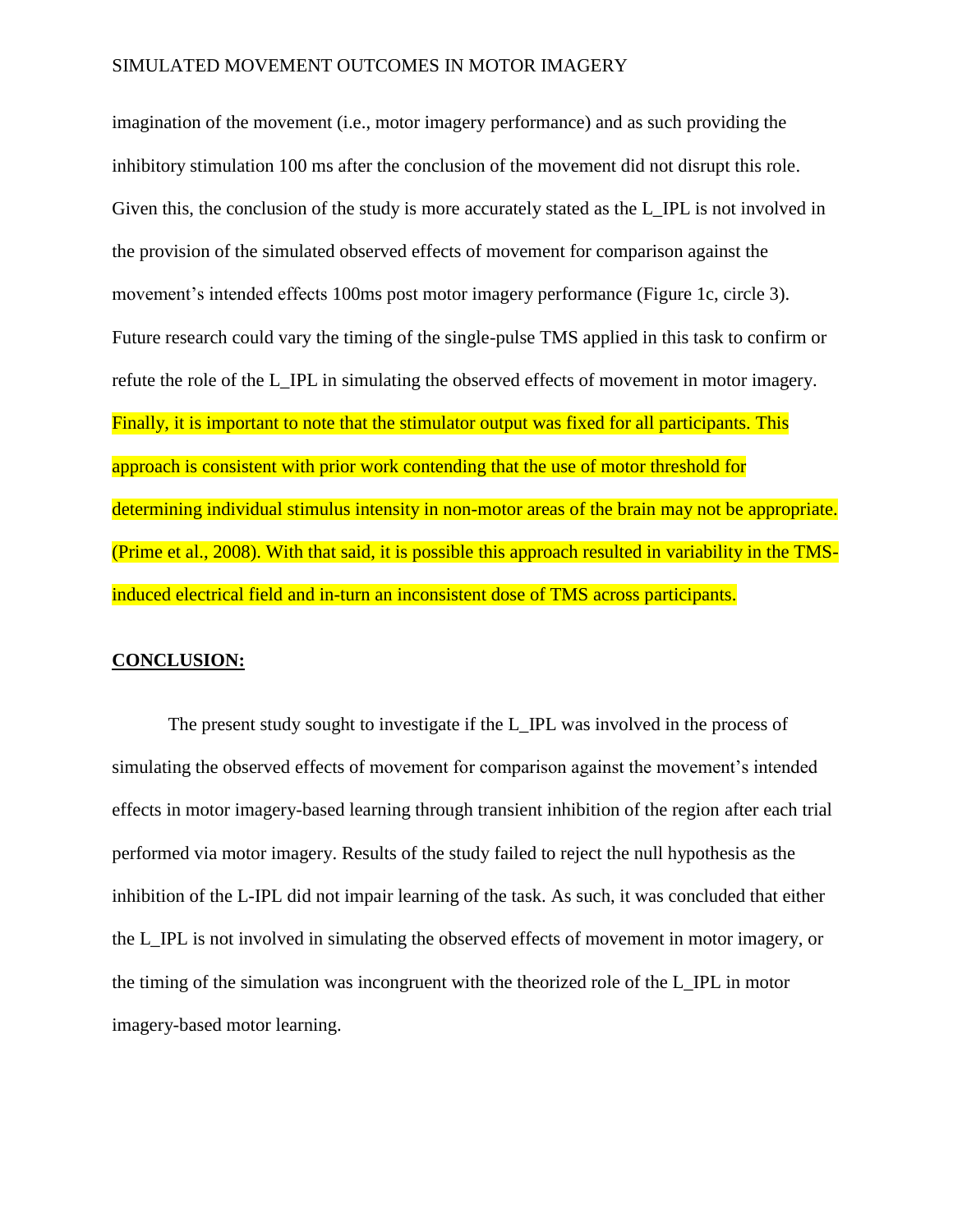# Bibliography:

- Andersen, R. A., & Buneo, C. A. (2002). Intentional Maps in Posterior Parietal Cortex. *Annual Review of Neuroscience*, *25*(1), 189–220. https://doi.org/10.1146/annurev.neuro.25.112701.142922
- Blakemore, S.-J., & Sirigu, A. (2003). Action prediction in the cerebellum and in the parietal lobe. *Experimental Brain Research*, *153*(2), 239–245. https://doi.org/10.1007/s00221-003- 1597-z
- Blakemore, S.-J., Wolpert, D., & Frith, C. (2000). Why can't you tickle yourself? *NeuroReport*, *11*(11), R11–R16. https://doi.org/10.1097/00001756-200008030-00002
- Blakemore, S.-J., Wolpert, D. M., & Frith, C. D. (2002). Abnormalities in the awareness of action. *Trends in Cognitive Sciences*, *6*(6), 237–242. https://doi.org/10.1016/s1364- 6613(02)01907-1
- Block, H., Bastian, A., & Celnik, P. (2013). Virtual Lesion of Angular Gyrus Disrupts the Relationship between Visuoproprioceptive Weighting and Realignment. *Journal of Cognitive Neuroscience*, *25*(4), 636–648. https://doi.org/10.1162/jocn\_a\_00340
- Burianová, H., Marstaller, L., Sowman, P., Tesan, G., Rich, A. N., Williams, M., Savage, G., & Johnson, B. W. (2013). Multimodal functional imaging of motor imagery using a novel paradigm. *NeuroImage*, *71*. https://doi.org/10.1016/j.neuroimage.2013.01.001
- Caspers, S., Zilles, K., Laird, A. R., & Eickhoff, S. B. (2010). ALE meta-analysis of action observation and imitation in the human brain. *NeuroImage*, *50*(3), 1148–1167. https://doi.org/10.1016/j.neuroimage.2009.12.112
- Cengiz, B., & Boran, E. H. (2016). The role of the cerebellum in motor imagery. *Neuroscience Letters*, *617*. https://doi.org/10.1016/j.neulet.2016.01.045
- Dahm, S. F., & Rieger, M. (2019a). Errors in Imagined and Executed Typing. *Vision*, *3*(4), 66. https://doi.org/10.3390/vision3040066
- Dahm, S. F., & Rieger, M. (2019b). Is imagery better than reality? Performance in imagined dart throwing. *Human Movement Science*, *66*, 38–52. https://doi.org/10.1016/j.humov.2019.03.005
- Desmurget, M., Epstein, C. M., Turner, R. S., Prablanc, C., Alexander, G. E., & Grafton, S. T. (1999). Role of the posterior parietal cortex in updating reaching movements to a visual target. *Nature Neuroscience*, *2*(6), 563–567. https://doi.org/10.1038/9219

Fitts, P. M., & Posner, M. I. (1967). *Human performance*. Brooks/Cole.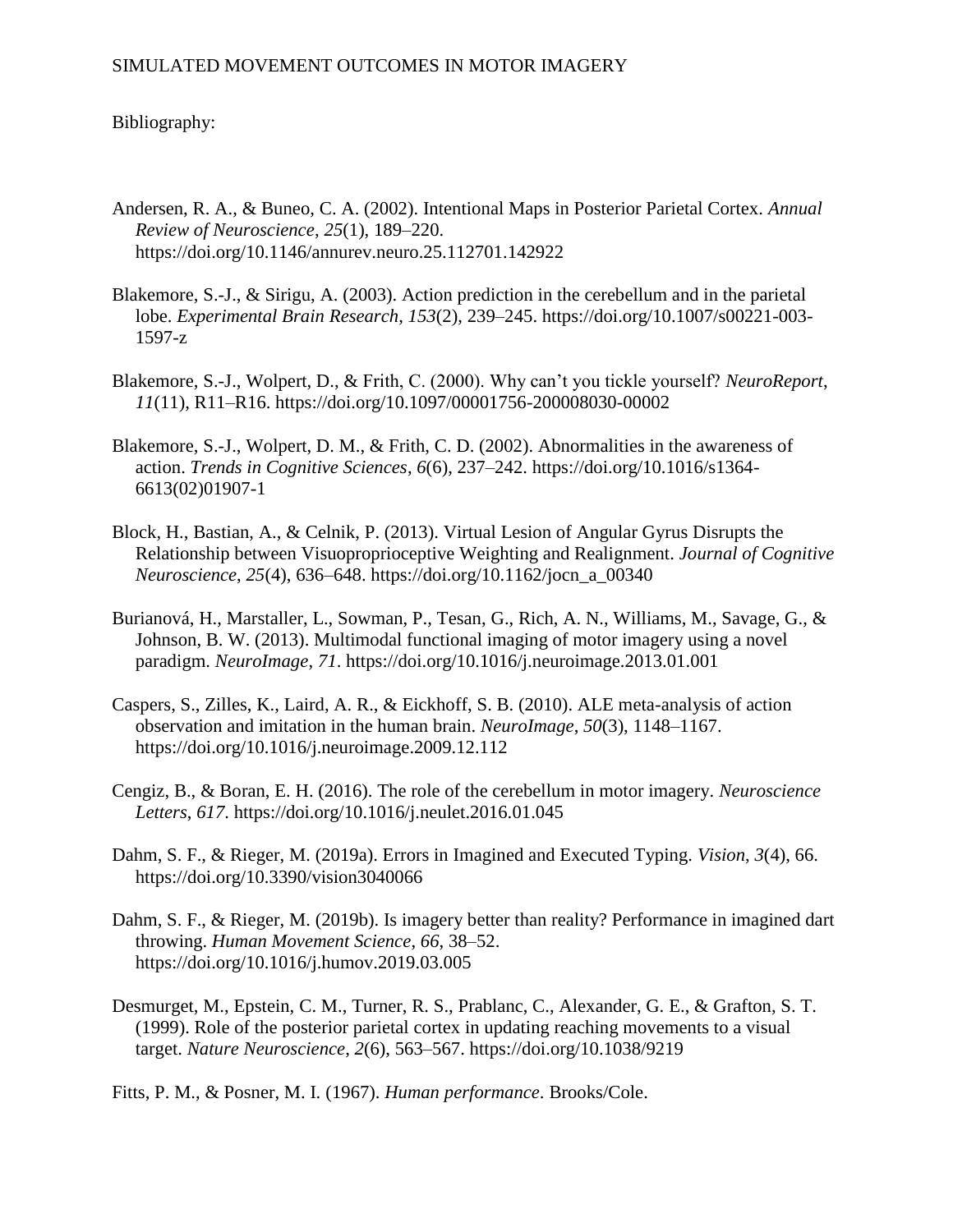- Fogassi, L., Ferrari, P. F., Gesierich, B., Rozzi, S., Chersi, F., & Rizzolatti, G. (2005). Parietal Lobe: From Action Organization to Intention Understanding. *Science*, *308*(5722), 662–667. https://doi.org/10.1126/science.1106138
- Fogassi, L., & Luppino, G. (2005). Motor functions of the parietal lobe. *Current Opinion in Neurobiology*, *15*(6). https://doi.org/10.1016/j.conb.2005.10.015
- Galea, J. M., Vazquez, A., Pasricha, N., Xivry, J.-J. O. de, & Celnik, P. (2011). Dissociating the Roles of the Cerebellum and Motor Cortex during Adaptive Learning: The Motor Cortex Retains What the Cerebellum Learns. *Cerebral Cortex*, *21*(8), 1761–1770. https://doi.org/10.1093/cercor/bhq246
- Grush, R. (2004). The emulation theory of representation: Motor control, imagery, and perception. *Behavioral and Brain Sciences*, *27*(3), 377–396. https://doi.org/10.1017/s0140525x04000093
- Hardwick, R. M., Caspers, S., Eickhoff, S. B., & Swinnen, S. P. (2018). Neural Correlates of Action: Comparing Meta-Analyses of Imagery, Observation, and Execution. *Neuroscience & Biobehavioral Reviews*, *94*. https://doi.org/10.1016/j.neubiorev.2018.08.003
- Hardwick, R. M., Rottschy, C., Miall, C. R., & Eickhoff, S. (2013). *A quantitative meta-analysis and review of motor learning in the human brain*. *67*. https://doi.org/10.1016/j.neuroimage.2012.11.020
- Harris, I. M., & Miniussi, C. (2003). Parietal lobe contribution to mental rotation demonstrated with rTMS. *Journal of Cognitive Neuroscience*, *15*(3), 315–323. https://doi.org/10.1162/089892903321593054
- Hétu, S., Grégoire, M., Saimpont, A., Coll, M., Eugène, F., Michon, P., & Jackson, P. L. (2013). The neural network of motor imagery: An ALE meta-analysis. *Neuroscience & Biobehavioral Reviews*, *37*(5). https://doi.org/10.1016/j.neubiorev.2013.03.017
- Horne, M. K., & Butler, E. G. (1995). The role of the cerebello-thalamo-cortical pathway in skilled movement. *Progress in Neurobiology*, *46*(2–3), 199–213. https://doi.org/10.1016/0301-0082(95)80011-v
- Ingram, T. G. J. (2021). *Mechanisms Underlying the Learning of Skilled Movement Execution via Motor Imagery*.
- Ingram, T. G. J., Solomon, J. P., Westwood, D. A., & Boe, S. G. (2019). Movement Related Sensory Feedback is Not Necessary for Learning to Execute a Motor Skill. *Behavioural Brain Research*, *359*, 135–142. https://doi.org/10.1016/j.bbr.2018.10.030
- Jeannerod, M. (2001). Neural Simulation of Action: A Unifying Mechanism for Motor Cognition. *NeuroImage*, *14*(1), S103–S109. https://doi.org/10.1006/nimg.2001.0832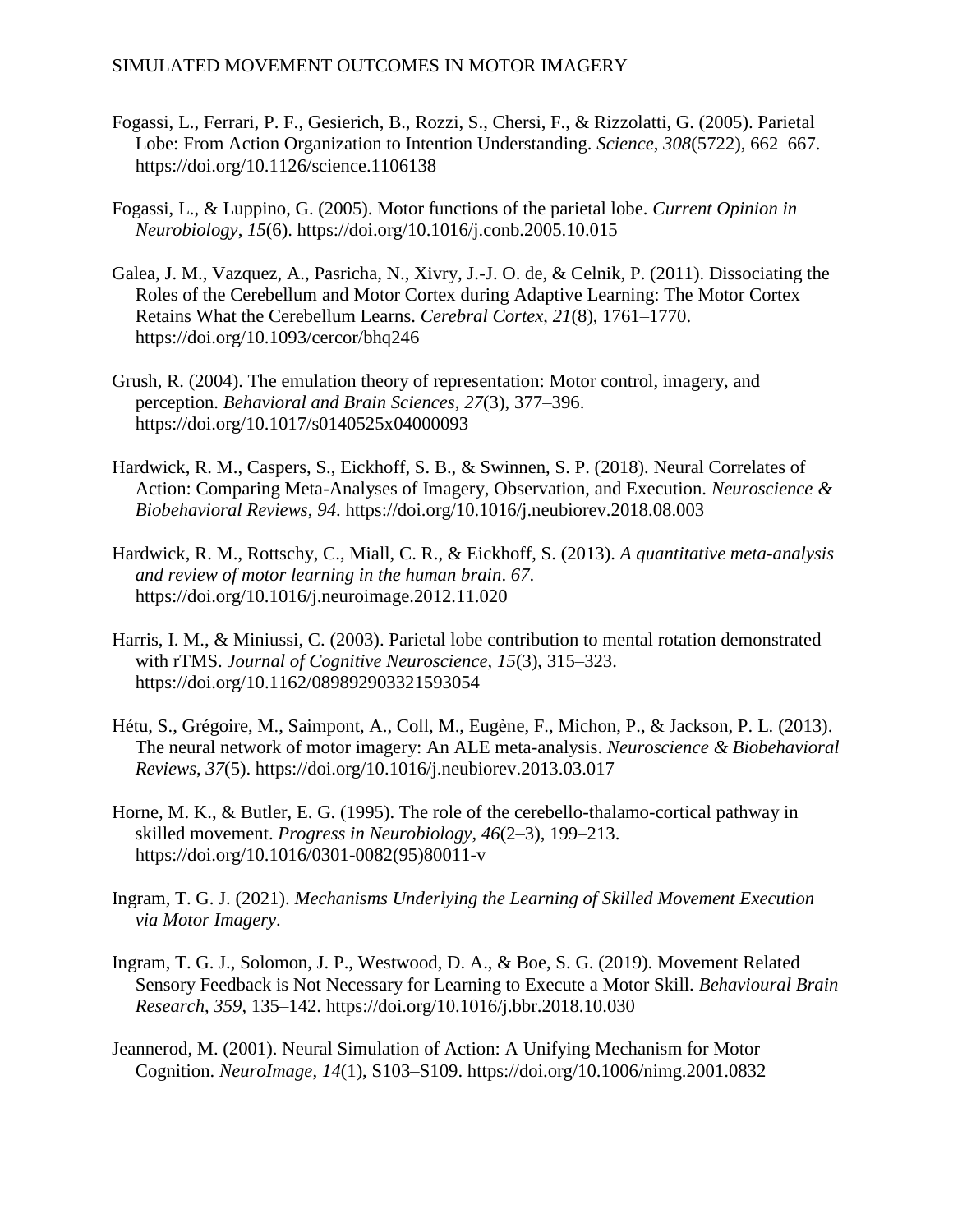- Kilteni, K., Andersson, B. J., Houborg, C., & Ehrsson, H. H. (2018). Motor imagery involves predicting the sensory consequences of the imagined movement. *Nature Communications*, *9*(1), 1617. https://doi.org/10.1038/s41467-018-03989-0
- Kilteni, K., Engeler, P., & Ehrsson, H. H. (2020). Efference Copy Is Necessary for the Attenuation of Self-Generated Touch. *IScience*, *23*(2), 100843. https://doi.org/10.1016/j.isci.2020.100843
- Kim, T., Frank, C., & Schack, T. (2017). A Systematic Investigation of the Effect of Action Observation Training and Motor Imagery Training on the Development of Mental Representation Structure and Skill Performance. *Frontiers in Human Neuroscience*, *11*, 499. https://doi.org/10.3389/fnhum.2017.00499
- Kraeutner, S. N., Keeler, L. T., & Boe, S. G. (2016). Motor imagery-based skill acquisition disrupted following rTMS of the inferior parietal lobule. *Experimental Brain Research*, *234*(2). https://doi.org/10.1007/s00221-015-4472-9
- Malouin, F., Richards, C. L., Jackson, P. L., Lafleur, M. F., Durand, A., & Doyon, J. (2007). *The Kinesthetic and Visual Imagery Questionnaire (KVIQ) for assessing motor imagery in persons with physical disabilities: a reliability and construct validity study. 31*. https://doi.org/10.1097/01.NPT.0000260567.24122.64
- Mars, R. B., Klein, M. C., Neubert, F.-X., Olivier, E., Buch, E. R., Boorman, E. D., & Rushworth, M. F. S. (2009). Short-Latency Influence of Medial Frontal Cortex on Primary Motor Cortex during Action Selection under Conflict. *Journal of Neuroscience*, *29*(21), 6926–6931. https://doi.org/10.1523/jneurosci.1396-09.2009
- McInnes, K., Friesen, C., & Boe, S. (2016). Specific brain lesions impair explicit motor imagery ability: a systematic review of the evidence. *Archives of Physical Medicine and Rehabiliatation*, *97*. https://doi.org/10.1016/j.apmr.2015.07.012
- McNair, N. A. (2017). MagPy: A Python toolbox for controlling Magstim transcranial magnetic stimulators. *Journal of Neuroscience Methods*, *276*, 33–37. https://doi.org/10.1016/j.jneumeth.2016.11.006
- Medendorp, W. P., & Heed, T. (2019). State Estimation in Posterior Parietal Cortex: Distinct Poles of Environmental and Bodily States. *Progress in Neurobiology*, *183*, 101691. https://doi.org/10.1016/j.pneurobio.2019.101691
- Miall, C. R. (2003). Connecting mirror neurons and forward models. *NeuroReport*, *14*(17), 2135–2137. https://doi.org/10.1097/00001756-200312020-00001
- Miall, C. R., Weir, D. J., Wolpert, D. M., & Stein, J. F. (1993). Is the Cerebellum a Smith Predictor? *Journal of Motor Behavior*, *25*(3), 203–216. https://doi.org/10.1080/00222895.1993.9942050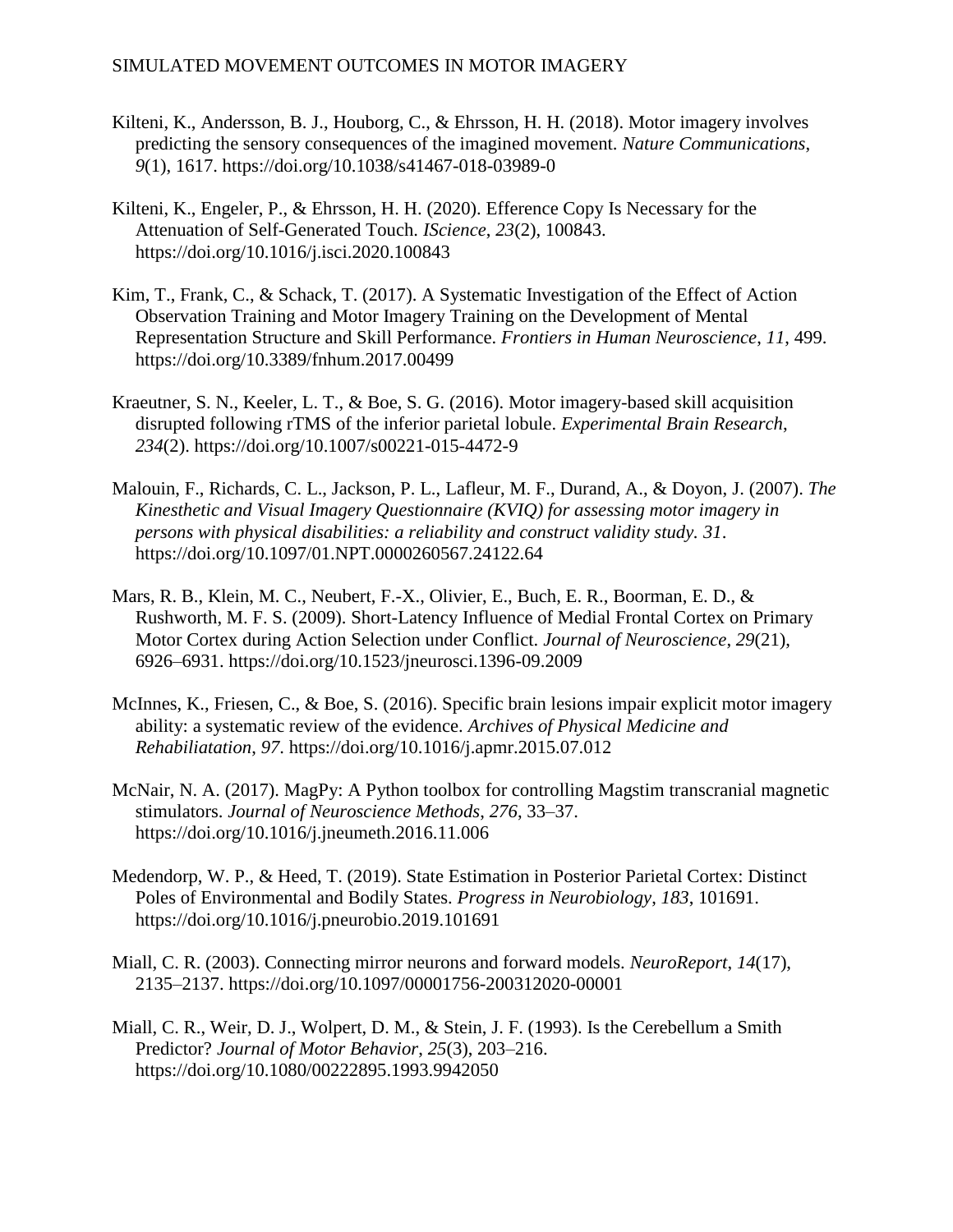- Miall, C. R., & Wolpert, D. M. (1996). *Forward models for physiological motor control*. *9*(8).
- Mutha, P. K., Sainburg, R. L., & Haaland, K. Y. (2011). Left parietal regions are critical for adaptive visuomotor control. *The Journal of Neuroscience*, *31*(19). https://doi.org/10.1523/JNEUROSCI.6432-10.2011
- Newell, K. (1991). Motor skill acquisition. *Annual Review of Psychology*, *42*, 213–237.
- Oldfield, R. (1971). The assessment and analysis of handedness: The Edinburgh Inventory. *Neuropsychologia*, *9*.
- O'Shea, H., & Moran, A. (2017). Does motor simulation theory explain the cognitive mechanisms underlying motor imagery? A critical review. *Frontiers in Human Neuroscience*, *11*. https://doi.org/10.3389/fnhum.2017.00072
- Pilacinski, A., Wallscheid, M., & Lindner, A. (2018). Human posterior parietal and dorsal premotor cortex encode the visual properties of an upcoming action. *PLoS ONE*, *13*(10), e0198051. https://doi.org/10.1371/journal.pone.0198051
- Popa, L. S., & Ebner, T. J. (2019). Cerebellum, Predictions and Errors. *Frontiers in Cellular Neuroscience*, *12*, 524. https://doi.org/10.3389/fncel.2018.00524
- Prime, S. L., Vesia, M., & Crawford, D. J. (2008). Transcranial Magnetic Stimulation over Posterior Parietal Cortex Disrupts Transsaccadic Memory of Multiple Objects. *The Journal of Neuroscience*, *28*(27), 6938–6949. https://doi.org/10.1523/JNEUROSCI.0542-08.2008
- Pylyshyn, Z. W. (2002). Mental imagery: In search of a theory. *Behavioral and Brain Sciences*, *25*(2), 157–182. https://doi.org/10.1017/s0140525x02000043
- Richard, N., Desmurget, M., Teillac, A., Beuriat, P.-A., Bardi, L., Coudé, G., Szathmari, A., Mottolese, C., Sirigu, A., & Hiba, B. (2021). Anatomical bases of fast parietal grasp control in humans: A diffusion-MRI tractography study. *NeuroImage*, *235*, 118002. https://doi.org/10.1016/j.neuroimage.2021.118002
- Ruffino, C., Papaxanthis, C., & Lebon, F. (2017). Neural plasticity during motor learning with motor imagery practice: Review and perspectives. *Neuroscience*, *341*, 61–78. https://doi.org/10.1016/j.neuroscience.2016.11.023
- Ruffino, C., Truong, C., Dupont, W., Bouguila, F., Michel, C., Lebon, F., & Papaxanthis, C. (2021). Acquisition and consolidation processes following motor imagery practice. *Scientific Reports*, *11*(1), 2295. https://doi.org/10.1038/s41598-021-81994-y
- Schieber, M. H., & Poliakov, A. (1997). Corticospinal Function and Voluntary Movement. *Archives of Neurology*, *54*(3), 232–232. https://doi.org/10.1001/archneur.1997.00550150008005